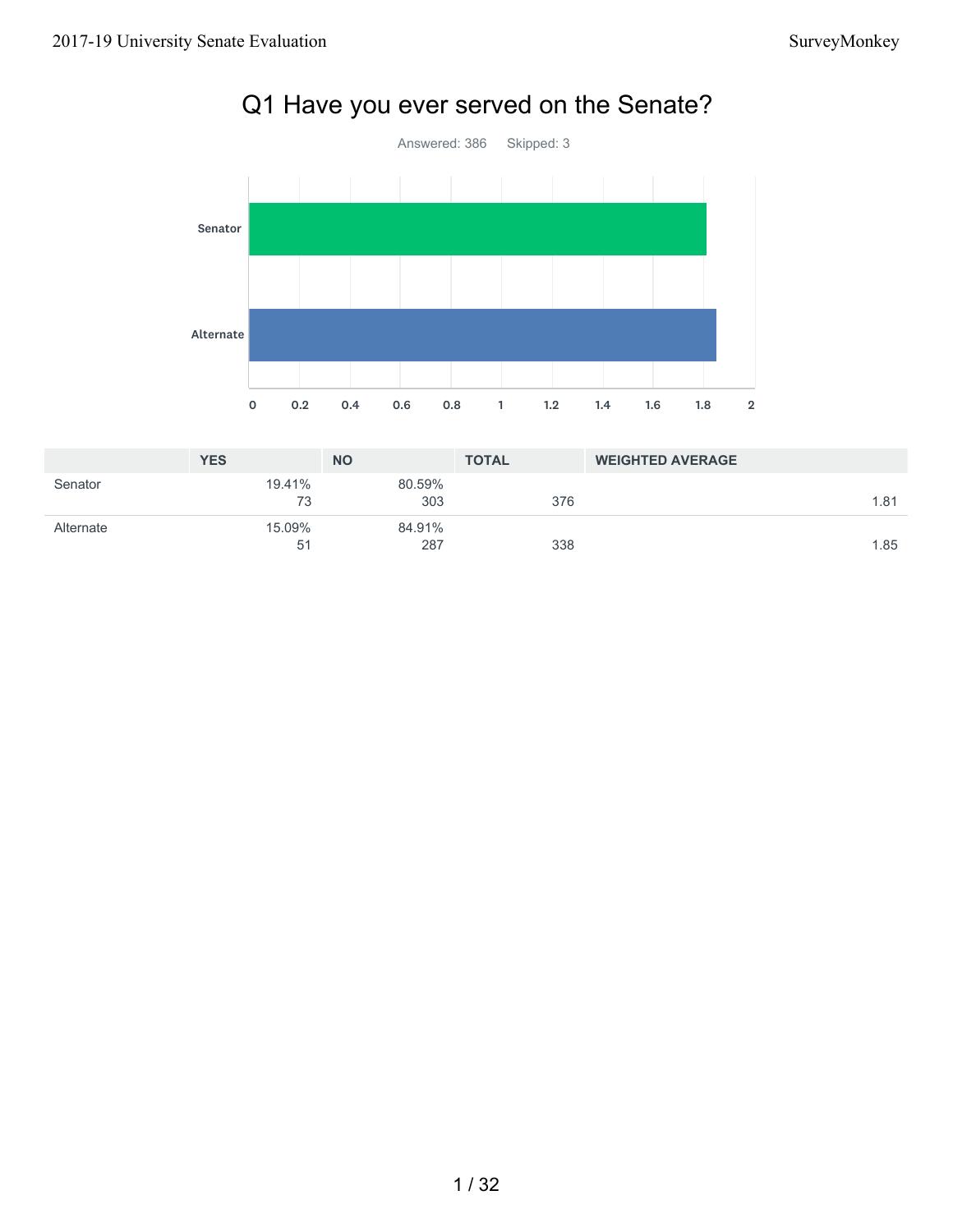# Q2 Have you ever attended or viewed a Senate meeting?



|          | <b>YES</b>    | <b>NO</b>     | <b>TOTAL</b> | <b>WEIGHTED AVERAGE</b> |
|----------|---------------|---------------|--------------|-------------------------|
| Attended | 39.01%<br>149 | 60.99%<br>233 | 382          | 1.61                    |
| Viewed   | 31.23%<br>99  | 68.77%<br>218 | 317          | 1.69                    |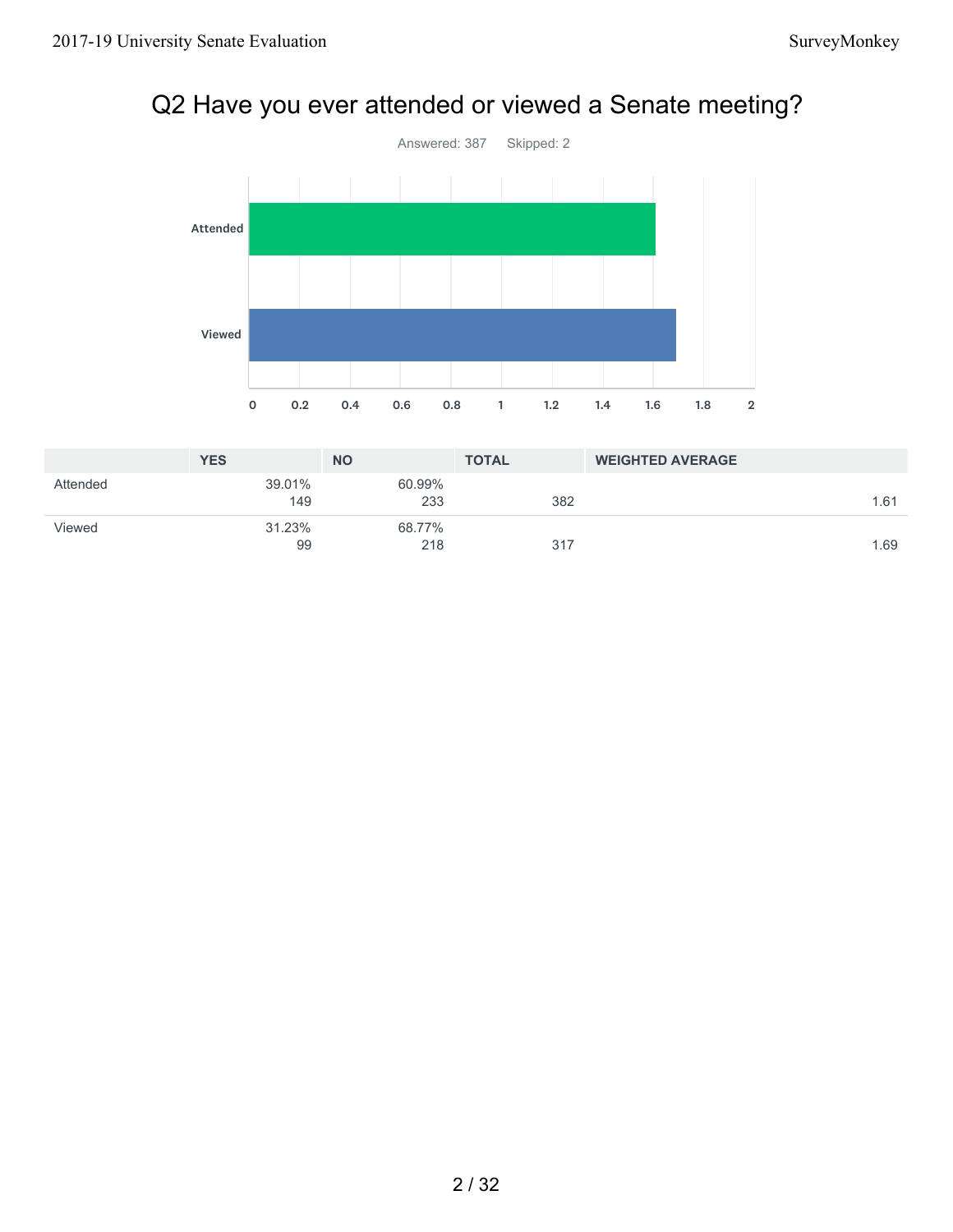# Q3 How long have you been at Michigan Tech?

Answered: 370 Skipped: 19

| #                | <b>RESPONSES</b>      | <b>DATE</b>        |
|------------------|-----------------------|--------------------|
| 1                | 2 years               | 3/18/2019 4:13 PM  |
| $\overline{2}$   | 18 years              | 3/18/2019 11:33 AM |
| 3                | 1 yr                  | 3/18/2019 8:40 AM  |
| 4                | 35 years              | 3/17/2019 4:03 PM  |
| 5                | 18 months             | 3/15/2019 4:52 PM  |
| 6                | 7 years               | 3/14/2019 12:29 PM |
| $\overline{7}$   | 8 years               | 3/14/2019 11:27 AM |
| 8                | 15                    | 3/14/2019 11:07 AM |
| $\boldsymbol{9}$ | 35 years              | 3/14/2019 9:16 AM  |
| 10               | 5 yrs                 | 3/13/2019 5:54 AM  |
| 11               | 1 year                | 3/12/2019 6:04 PM  |
| 12               | 7 years               | 3/12/2019 2:44 PM  |
| 13               | 17 years              | 3/12/2019 1:45 PM  |
| 14               | 1.5 years             | 3/12/2019 11:20 AM |
| 15               | 16 years              | 3/12/2019 9:18 AM  |
| 16               | 16 months             | 3/12/2019 9:11 AM  |
| 17               | 12 years              | 3/12/2019 8:57 AM  |
| 18               | 4 years               | 3/12/2019 8:31 AM  |
| 19               | 8 years               | 3/12/2019 7:53 AM  |
| 20               | 8 years               | 3/12/2019 12:00 AM |
| 21               | 9 years               | 3/11/2019 10:39 PM |
| 22               | <b>Since 2013</b>     | 3/11/2019 9:41 PM  |
| 23               | four and a half years | 3/11/2019 8:52 PM  |
| 24               | 7 years               | 3/11/2019 8:50 PM  |
| 25               | 6 years               | 3/11/2019 8:27 PM  |
| 26               | 13 years              | 3/11/2019 7:21 PM  |
| 27               | 39 years              | 3/11/2019 6:51 PM  |
| 28               | 17                    | 3/11/2019 4:33 PM  |
| 29               | 3 years               | 3/11/2019 4:30 PM  |
| $30\,$           | 4 months              | 3/11/2019 4:30 PM  |
| 31               | 5 years               | 3/11/2019 4:28 PM  |
| 32               | 6 years               | 3/11/2019 4:27 PM  |
| 33               | 18 years              | 3/11/2019 4:14 PM  |
| 34               | 19 years              | 3/11/2019 4:07 PM  |
| $35\,$           | 15+ years             | 3/11/2019 4:03 PM  |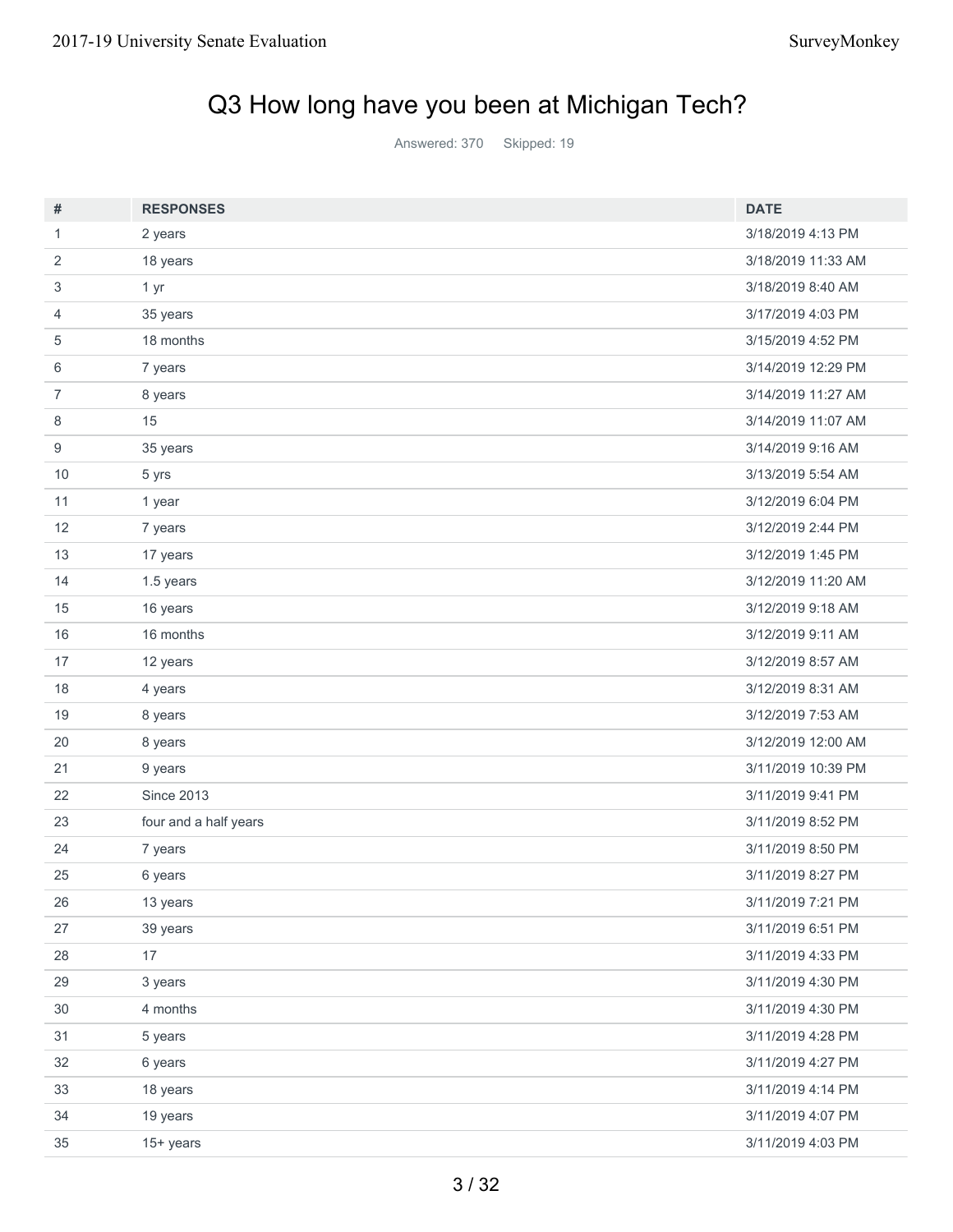| 36     | 20 years       | 3/11/2019 3:20 PM  |
|--------|----------------|--------------------|
| 37     | 14 years       | 3/11/2019 3:07 PM  |
| 38     | 7 years        | 3/11/2019 3:05 PM  |
| 39     | <1 year        | 3/11/2019 2:47 PM  |
| 40     | 5 years        | 3/11/2019 2:42 PM  |
| 41     | 5 years        | 3/11/2019 2:26 PM  |
| 42     | 29 years       | 3/11/2019 2:12 PM  |
| 43     | 12 years       | 3/11/2019 1:57 PM  |
| 44     | 2 years        | 3/11/2019 1:51 PM  |
| 45     | 4.5 years      | 3/11/2019 1:32 PM  |
| 46     | 9 years        | 3/11/2019 1:09 PM  |
| 47     | 4 years        | 3/11/2019 12:57 PM |
| 48     | 5 years        | 3/11/2019 12:43 PM |
| 49     | 20 years       | 3/11/2019 12:35 PM |
| 50     | 12 years       | 3/11/2019 12:19 PM |
| 51     | 5              | 3/11/2019 12:13 PM |
| 52     | 9 years        | 3/11/2019 12:02 PM |
| 53     | almost 7 years | 3/11/2019 11:55 AM |
| 54     | $11 + years$   | 3/11/2019 11:44 AM |
| 55     | 7 years        | 3/11/2019 11:38 AM |
| 56     | 4 years        | 3/11/2019 11:36 AM |
| 57     | 9 months       | 3/11/2019 11:35 AM |
| 58     | 5.5 years      | 3/11/2019 11:32 AM |
| 59     | 8 years        | 3/11/2019 11:23 AM |
| 60     | 6 years        | 3/11/2019 11:19 AM |
| 61     | 16 years       | 3/11/2019 11:13 AM |
| 62     | 5 years        | 3/11/2019 11:10 AM |
| 63     | 30 years       | 3/11/2019 11:07 AM |
| 64     | 8 months       | 3/11/2019 11:07 AM |
| 65     | 1 year         | 3/11/2019 11:07 AM |
| 66     | 9 years        | 3/11/2019 11:00 AM |
| 67     | 22 Years       | 3/11/2019 10:58 AM |
| 68     | 19 years       | 3/11/2019 10:57 AM |
| 69     | $1.5$ yrs      | 3/11/2019 10:54 AM |
| 70     | 12 years       | 3/11/2019 10:51 AM |
| 71     | 9 years        | 3/11/2019 10:51 AM |
| 72     | 4.5 years      | 3/11/2019 10:48 AM |
| 73     | 4 years        | 3/11/2019 10:48 AM |
| 74     | 9 years        | 3/11/2019 10:45 AM |
| 75     | Over 20 years  | 3/11/2019 10:44 AM |
| $76\,$ | 21 years       | 3/11/2019 10:41 AM |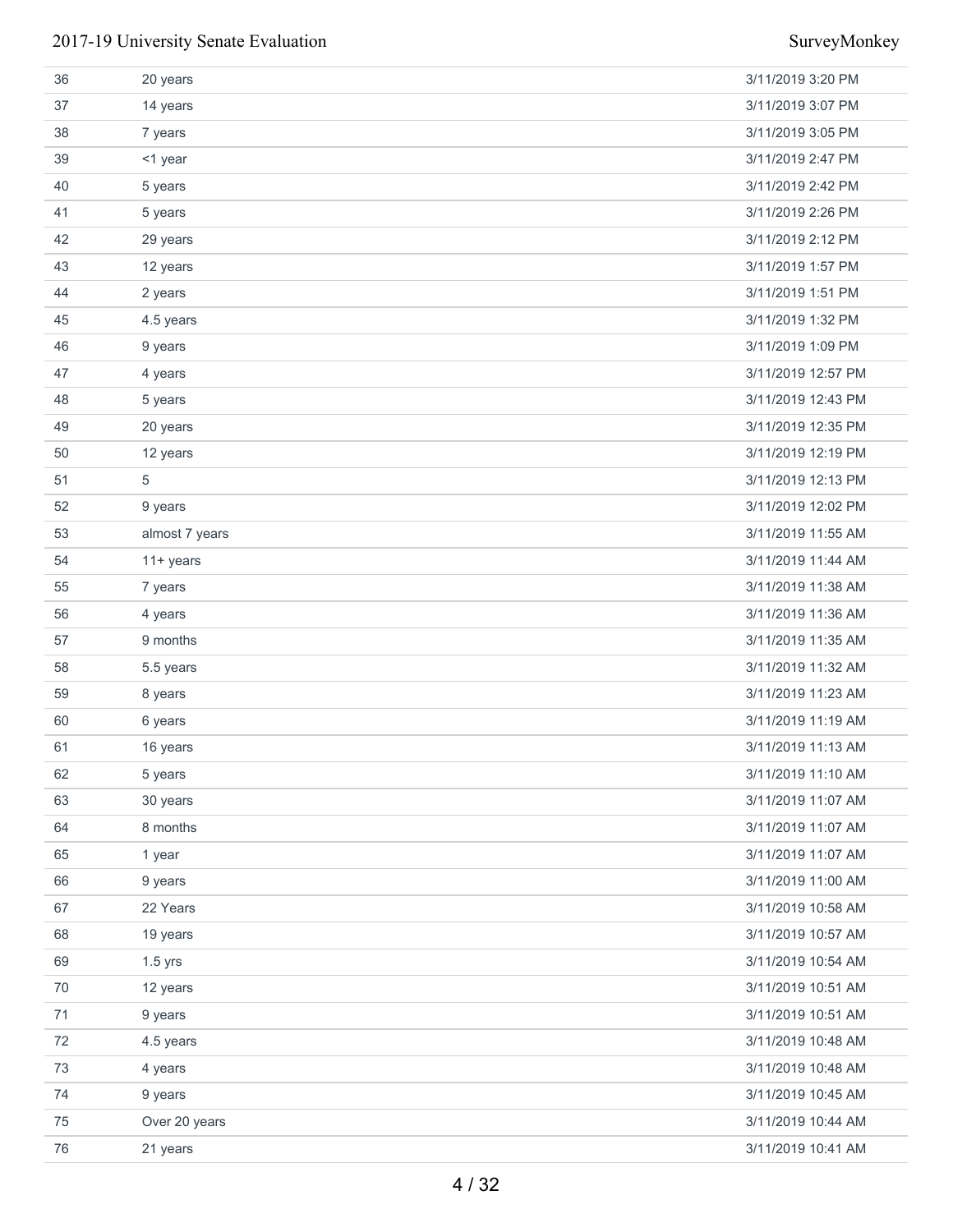| 77  | $15+$ years                             | 3/11/2019 10:40 AM |
|-----|-----------------------------------------|--------------------|
| 78  | 9 years                                 | 3/11/2019 10:40 AM |
| 79  | 1 year                                  | 3/11/2019 10:39 AM |
| 80  | 20 yrs                                  | 3/11/2019 10:37 AM |
| 81  | 5 years                                 | 3/11/2019 10:37 AM |
| 82  | 4 years                                 | 3/11/2019 10:37 AM |
| 83  | 1 year                                  | 3/11/2019 10:36 AM |
| 84  | 11 years                                | 3/11/2019 10:34 AM |
| 85  | 20 YEARS                                | 3/11/2019 10:33 AM |
| 86  | 38 years                                | 3/11/2019 10:31 AM |
| 87  | Six years                               | 3/11/2019 10:31 AM |
| 88  | two years                               | 3/11/2019 10:30 AM |
| 89  | 7 years                                 | 3/11/2019 10:30 AM |
| 90  | 30                                      | 3/11/2019 10:30 AM |
| 91  | 2.5 Years                               | 3/11/2019 10:29 AM |
| 92  | 2 months                                | 3/11/2019 10:29 AM |
| 93  | 4 years                                 | 3/11/2019 10:28 AM |
| 94  | 24 yrs                                  | 3/11/2019 10:27 AM |
| 95  | 12 years                                | 3/11/2019 10:27 AM |
| 96  | 1.5 years work remotely as a consultant | 3/11/2019 10:27 AM |
| 97  | 9 years                                 | 3/11/2019 10:27 AM |
| 98  | 4 and a half years                      | 3/11/2019 10:27 AM |
| 99  | 17 years                                | 3/11/2019 10:27 AM |
| 100 | 4 1/2 years                             | 3/11/2019 10:27 AM |
| 101 | 3 years                                 | 3/11/2019 10:26 AM |
| 102 | 2 years                                 | 3/11/2019 10:26 AM |
| 103 | 27 years                                | 3/11/2019 10:26 AM |
| 104 | 4 years                                 | 3/11/2019 10:26 AM |
| 105 | $\overline{4}$                          | 3/11/2019 10:26 AM |
| 106 | 29 years                                | 3/11/2019 10:26 AM |
| 107 | 43 years                                | 3/11/2019 10:24 AM |
| 108 | 8 years                                 | 3/11/2019 10:24 AM |
| 109 | 21 years                                | 3/11/2019 10:23 AM |
| 110 | 8yrs                                    | 3/11/2019 10:23 AM |
| 111 | 10 years                                | 3/11/2019 10:20 AM |
| 112 | 1 year                                  | 3/11/2019 10:19 AM |
| 113 | 9 yrs                                   | 3/11/2019 10:17 AM |
| 114 | 18.5 years                              | 3/11/2019 10:16 AM |
| 115 | 2.5 years                               | 3/11/2019 10:16 AM |
| 116 | 24 years                                | 3/11/2019 10:16 AM |
| 117 | 15 years                                | 3/11/2019 10:15 AM |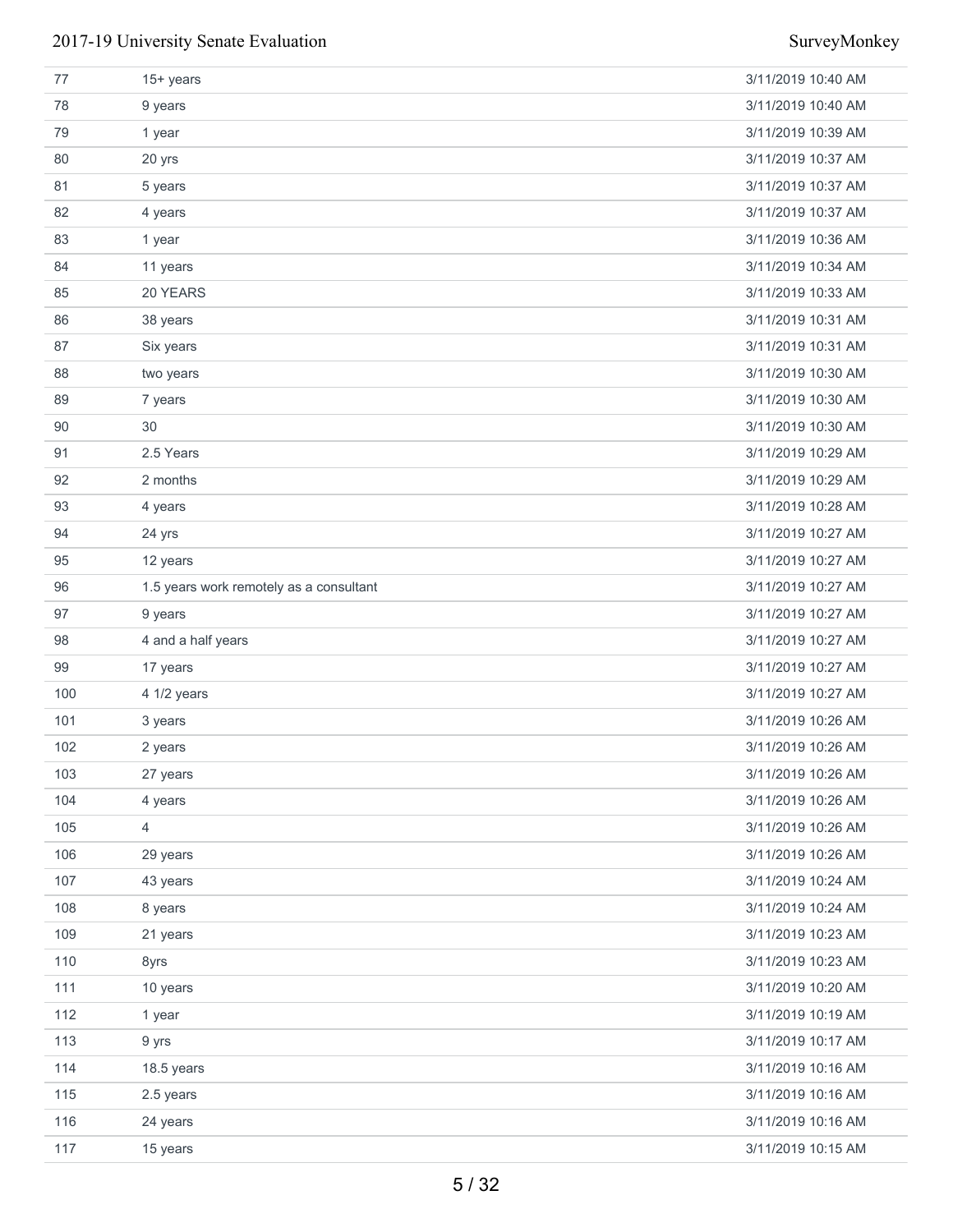| 118 | Less than 1 year                            | 3/8/2019 9:59 AM  |
|-----|---------------------------------------------|-------------------|
| 119 | 24                                          | 3/7/2019 4:54 PM  |
| 120 | 5 years                                     | 3/7/2019 12:07 PM |
| 121 | 10 years                                    | 3/6/2019 10:17 PM |
| 122 | 23 years                                    | 3/6/2019 3:39 PM  |
| 123 | 9 years                                     | 3/6/2019 3:15 PM  |
| 124 | 6 years                                     | 3/6/2019 3:12 PM  |
| 125 | 3 years                                     | 3/6/2019 2:58 PM  |
| 126 | 19 years                                    | 3/6/2019 2:02 PM  |
| 127 | 20 years                                    | 3/6/2019 1:12 PM  |
| 128 | 8 yrs                                       | 3/6/2019 12:49 PM |
| 129 | 4 years                                     | 3/6/2019 10:53 AM |
| 130 | almost 17 years                             | 3/6/2019 10:27 AM |
| 131 | 14 years                                    | 3/6/2019 9:54 AM  |
| 132 | 1 and one half years                        | 3/6/2019 9:48 AM  |
| 133 | 13 years                                    | 3/6/2019 8:58 AM  |
| 134 | 4 years                                     | 3/6/2019 8:38 AM  |
| 135 | 9 years                                     | 3/5/2019 10:33 PM |
| 136 | 10 years                                    | 3/5/2019 5:48 PM  |
| 137 | 15 years                                    | 3/5/2019 4:45 PM  |
| 138 | 5.5 years                                   | 3/5/2019 4:33 PM  |
| 139 | 11 years                                    | 3/5/2019 4:29 PM  |
| 140 | more than 15 years                          | 3/5/2019 4:11 PM  |
| 141 | 11 years                                    | 3/5/2019 3:30 PM  |
| 142 | 3 years                                     | 3/5/2019 3:27 PM  |
| 143 | 30 years                                    | 3/5/2019 3:26 PM  |
| 144 | 11 years                                    | 3/5/2019 3:25 PM  |
| 145 | $20+$                                       | 3/5/2019 3:23 PM  |
| 146 | 2 years                                     | 3/5/2019 3:17 PM  |
| 147 | 11 years                                    | 3/5/2019 2:53 PM  |
| 148 | 9 months                                    | 3/5/2019 2:48 PM  |
| 149 | Almost 1 year as a staff member             | 3/5/2019 2:46 PM  |
| 150 | 1 year full time, 12 years graduate studies | 3/5/2019 2:45 PM  |
| 151 | almost 3 years                              | 3/5/2019 2:40 PM  |
| 152 | 21 years                                    | 3/5/2019 2:36 PM  |
| 153 | 13 years                                    | 3/5/2019 2:32 PM  |
| 154 | 14 years                                    | 3/5/2019 2:25 PM  |
| 155 | 11 years                                    | 3/5/2019 2:23 PM  |
| 156 | 10 years                                    | 3/5/2019 2:14 PM  |
| 157 | 2                                           | 3/5/2019 2:13 PM  |
| 158 | 11                                          | 3/5/2019 2:06 PM  |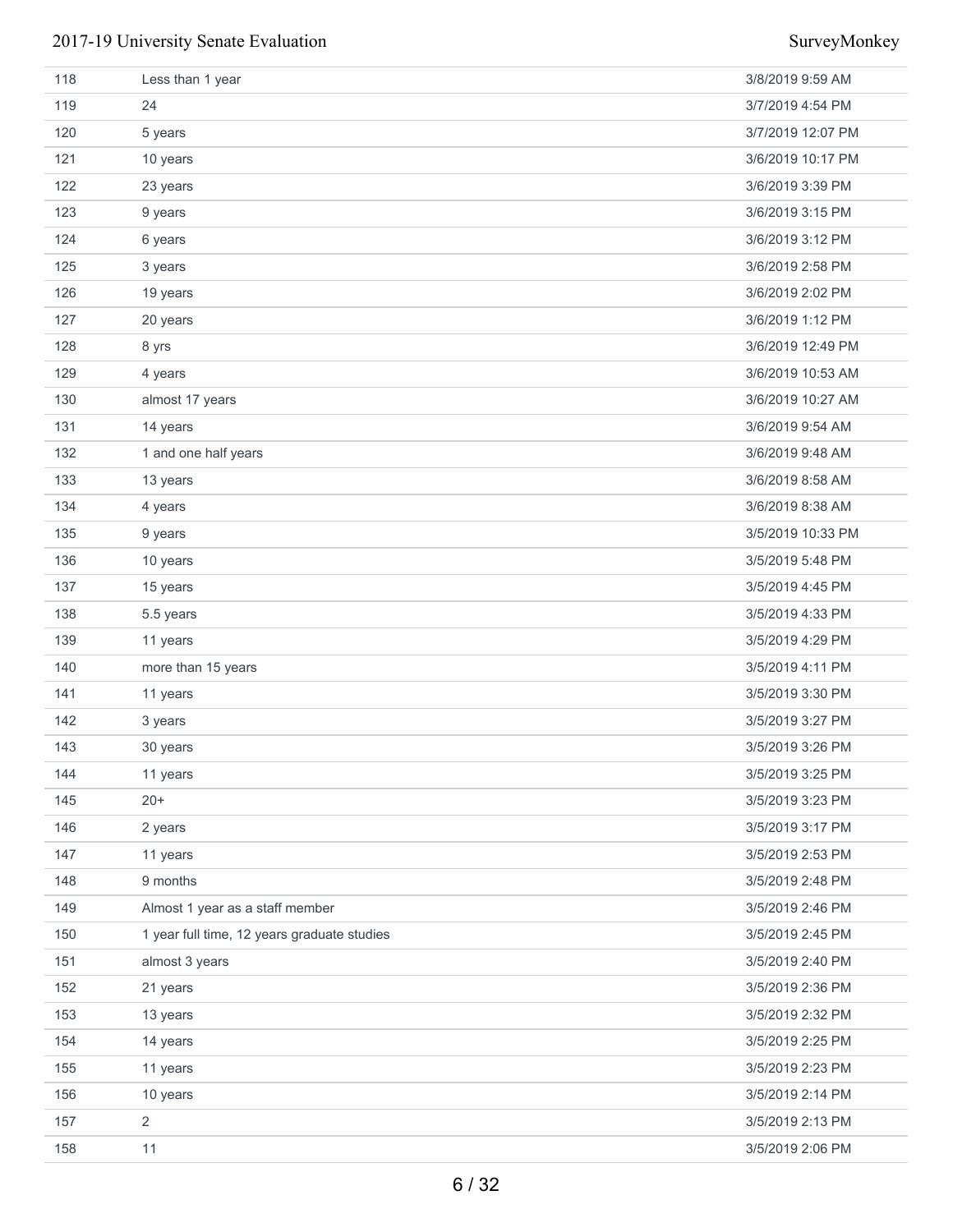| 159 | 13 years                  | 3/5/2019 2:06 PM  |
|-----|---------------------------|-------------------|
| 160 | Two years.                | 3/5/2019 2:03 PM  |
| 161 | 11 years                  | 3/5/2019 1:59 PM  |
| 162 | 26 years                  | 3/5/2019 1:40 PM  |
| 163 | 20 years                  | 3/5/2019 1:37 PM  |
| 164 | 8 years                   | 3/5/2019 11:35 AM |
| 165 | 2.5 Years                 | 3/5/2019 11:21 AM |
| 166 | 2.5 years                 | 3/5/2019 11:21 AM |
| 167 | 37 years                  | 3/5/2019 11:08 AM |
| 168 | 5+ years                  | 3/5/2019 10:35 AM |
| 169 | 18 years                  | 3/5/2019 10:25 AM |
| 170 | 38 years                  | 3/5/2019 9:27 AM  |
| 171 | 3 yrs                     | 3/5/2019 9:16 AM  |
| 172 | 6yrs                      | 3/5/2019 8:42 AM  |
| 173 | Six months and two weeks. | 3/5/2019 8:39 AM  |
| 174 | 11 years                  | 3/5/2019 8:18 AM  |
| 175 | 17                        | 3/4/2019 11:51 PM |
| 176 | 25 yrs                    | 3/4/2019 10:35 PM |
| 177 | 20 years                  | 3/4/2019 9:42 PM  |
| 178 | 8                         | 3/4/2019 8:38 PM  |
| 179 | 23 yrs                    | 3/4/2019 8:07 PM  |
| 180 | 7 years                   | 3/4/2019 7:50 PM  |
| 181 | 29 years                  | 3/4/2019 6:47 PM  |
| 182 | 33 years                  | 3/4/2019 5:52 PM  |
| 183 | 6 years                   | 3/4/2019 5:28 PM  |
| 184 | 5                         | 3/4/2019 4:54 PM  |
| 185 | 9 months                  | 3/4/2019 4:46 PM  |
| 186 | 4 years                   | 3/4/2019 4:43 PM  |
| 187 | 9 years                   | 3/4/2019 4:42 PM  |
| 188 | 4.5 years                 | 3/4/2019 4:04 PM  |
| 189 | 30 years                  | 3/4/2019 4:01 PM  |
| 190 | 4 years                   | 3/4/2019 3:32 PM  |
| 191 | 7.5 years                 | 3/4/2019 3:19 PM  |
| 192 | 7.5 years                 | 3/4/2019 3:17 PM  |
| 193 | 37 years                  | 3/4/2019 3:12 PM  |
| 194 | 16 years                  | 3/4/2019 3:07 PM  |
| 195 | 2 years                   | 3/4/2019 3:04 PM  |
| 196 | 18 years                  | 3/4/2019 2:58 PM  |
| 197 | 12 years                  | 3/4/2019 2:55 PM  |
| 198 | 2 yrs                     | 3/4/2019 2:38 PM  |
| 199 | 3.5 years                 | 3/4/2019 2:37 PM  |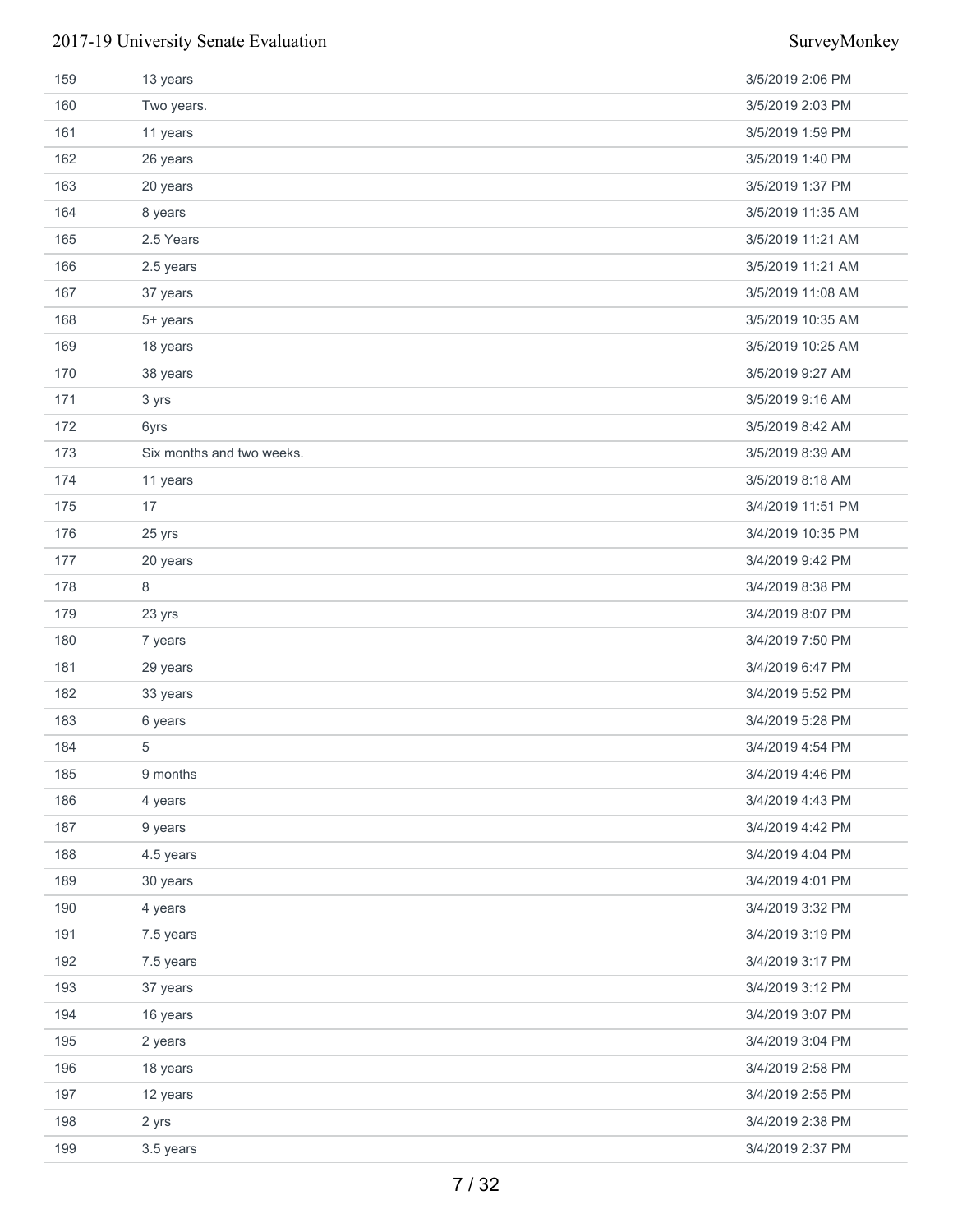| 200 | 8 years                                     | 3/4/2019 2:30 PM  |
|-----|---------------------------------------------|-------------------|
| 201 | Less than a year                            | 3/4/2019 2:26 PM  |
| 202 | 15 years                                    | 3/4/2019 2:24 PM  |
| 203 | 4 years                                     | 3/4/2019 2:18 PM  |
| 204 | few years                                   | 3/4/2019 2:06 PM  |
| 205 | 5 years                                     | 3/4/2019 1:55 PM  |
| 206 | 8 years                                     | 3/4/2019 1:55 PM  |
| 207 | 5 years                                     | 3/4/2019 1:54 PM  |
| 208 | 3 years                                     | 3/4/2019 1:51 PM  |
| 209 | This is my sixth year                       | 3/4/2019 1:34 PM  |
| 210 | 6 years                                     | 3/4/2019 1:33 PM  |
| 211 | 10 years                                    | 3/4/2019 1:25 PM  |
| 212 | 1 year                                      | 3/4/2019 1:17 PM  |
| 213 | 11 years                                    | 3/4/2019 1:12 PM  |
| 214 | 9 months                                    | 3/4/2019 1:06 PM  |
| 215 | 5                                           | 3/4/2019 1:05 PM  |
| 216 | 14 years                                    | 3/4/2019 12:59 PM |
| 217 | 24 years                                    | 3/4/2019 12:52 PM |
| 218 | 5 years                                     | 3/4/2019 12:49 PM |
| 219 | 18 years                                    | 3/4/2019 12:48 PM |
| 220 | 1.5 years                                   | 3/4/2019 12:42 PM |
| 221 | 5 years                                     | 3/4/2019 12:38 PM |
| 222 | 2 yrs                                       | 3/4/2019 12:37 PM |
| 223 | 21 years                                    | 3/4/2019 12:17 PM |
| 224 | 13 years                                    | 3/4/2019 12:17 PM |
| 225 | 8                                           | 3/4/2019 12:08 PM |
| 226 | 3 MONTHS                                    | 3/4/2019 12:08 PM |
| 227 | 13 years                                    | 3/4/2019 12:07 PM |
| 228 | 1 year                                      | 3/4/2019 12:07 PM |
| 229 | I have been at Michigan Tech for two months | 3/4/2019 12:06 PM |
| 230 | 22 Years                                    | 3/4/2019 12:04 PM |
| 231 | 20 yrs                                      | 3/4/2019 12:01 PM |
| 232 | 6 months                                    | 3/4/2019 12:00 PM |
| 233 | Since January 2015                          | 3/4/2019 11:54 AM |
| 234 | 10 years                                    | 3/4/2019 11:54 AM |
| 235 | 25 years                                    | 3/4/2019 11:52 AM |
| 236 | 7 years                                     | 3/4/2019 11:46 AM |
| 237 | 18 years                                    | 3/4/2019 11:42 AM |
| 238 | 15 years                                    | 3/4/2019 11:38 AM |
| 239 | 10 years                                    | 3/4/2019 11:35 AM |
| 240 | 11 years                                    | 3/4/2019 11:35 AM |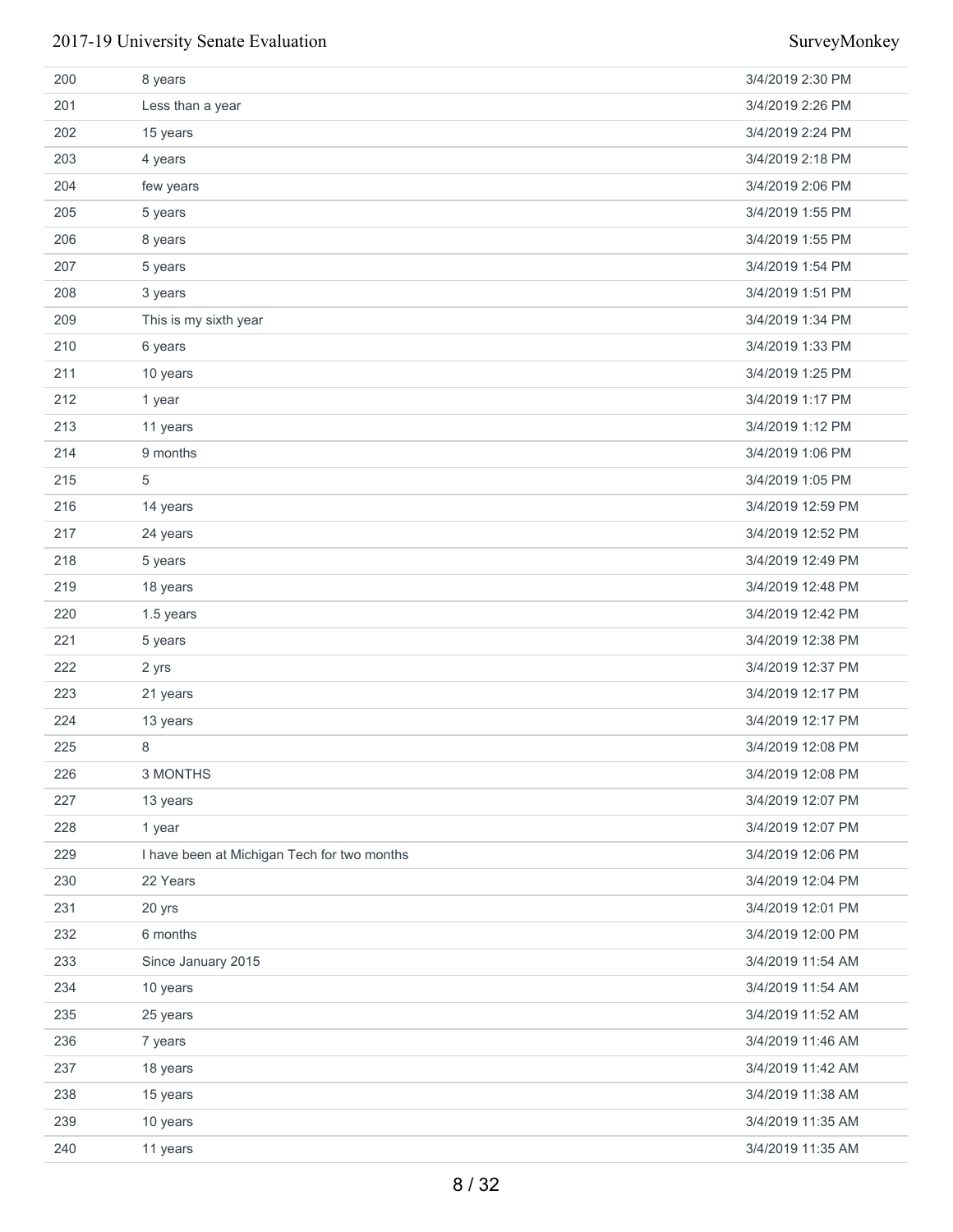| 241 | 7 months  | 3/4/2019 11:33 AM |
|-----|-----------|-------------------|
| 242 | 2 yrs     | 3/4/2019 11:31 AM |
| 243 | <6 months | 3/4/2019 11:30 AM |
| 244 | 15 years  | 3/4/2019 11:29 AM |
| 245 | 8 years   | 3/4/2019 11:25 AM |
| 246 | 3 years   | 3/4/2019 11:23 AM |
| 247 | 29 years  | 3/4/2019 11:23 AM |
| 248 | 3 years   | 3/4/2019 11:23 AM |
| 249 | 6 years   | 3/4/2019 11:19 AM |
| 250 | 4.5 years | 3/4/2019 11:16 AM |
| 251 | +20 years | 3/4/2019 11:16 AM |
| 252 | 22 years  | 3/4/2019 11:15 AM |
| 253 | 5 years   | 3/4/2019 11:12 AM |
| 254 | 19 years  | 3/4/2019 11:11 AM |
| 255 | 14 years  | 3/4/2019 11:10 AM |
| 256 | 23 years  | 3/4/2019 11:10 AM |
| 257 | 4 years   | 3/4/2019 11:09 AM |
| 258 | 9 years   | 3/4/2019 11:07 AM |
| 259 | 28        | 3/4/2019 11:02 AM |
| 260 | 7 years   | 3/4/2019 11:02 AM |
| 261 | 23 years  | 3/4/2019 11:01 AM |
| 262 | 2 Years   | 3/4/2019 11:00 AM |
| 263 | 24 years  | 3/4/2019 10:58 AM |
| 264 | 9 years   | 3/4/2019 10:51 AM |
| 265 | 12        | 3/4/2019 10:50 AM |
| 266 | 15+ years | 3/4/2019 10:46 AM |
| 267 | 8 years   | 3/4/2019 10:45 AM |
| 268 | 12 years  | 3/4/2019 10:43 AM |
| 269 | 13 years  | 3/4/2019 10:42 AM |
| 270 | 15 years  | 3/4/2019 10:41 AM |
| 271 | 9 months  | 3/4/2019 10:41 AM |
| 272 | 11 years  | 3/4/2019 10:40 AM |
| 273 | 24 years  | 3/4/2019 10:37 AM |
| 274 | 3.5 years | 3/4/2019 10:37 AM |
| 275 | 8 months  | 3/4/2019 10:36 AM |
| 276 | 31 years  | 3/4/2019 10:35 AM |
| 277 | 39 years  | 3/4/2019 10:34 AM |
| 278 | 4 years   | 3/4/2019 10:34 AM |
| 279 | 7 years   | 3/4/2019 10:32 AM |
| 280 | 7.5 years | 3/4/2019 10:32 AM |
| 281 | 2 years   | 3/4/2019 10:30 AM |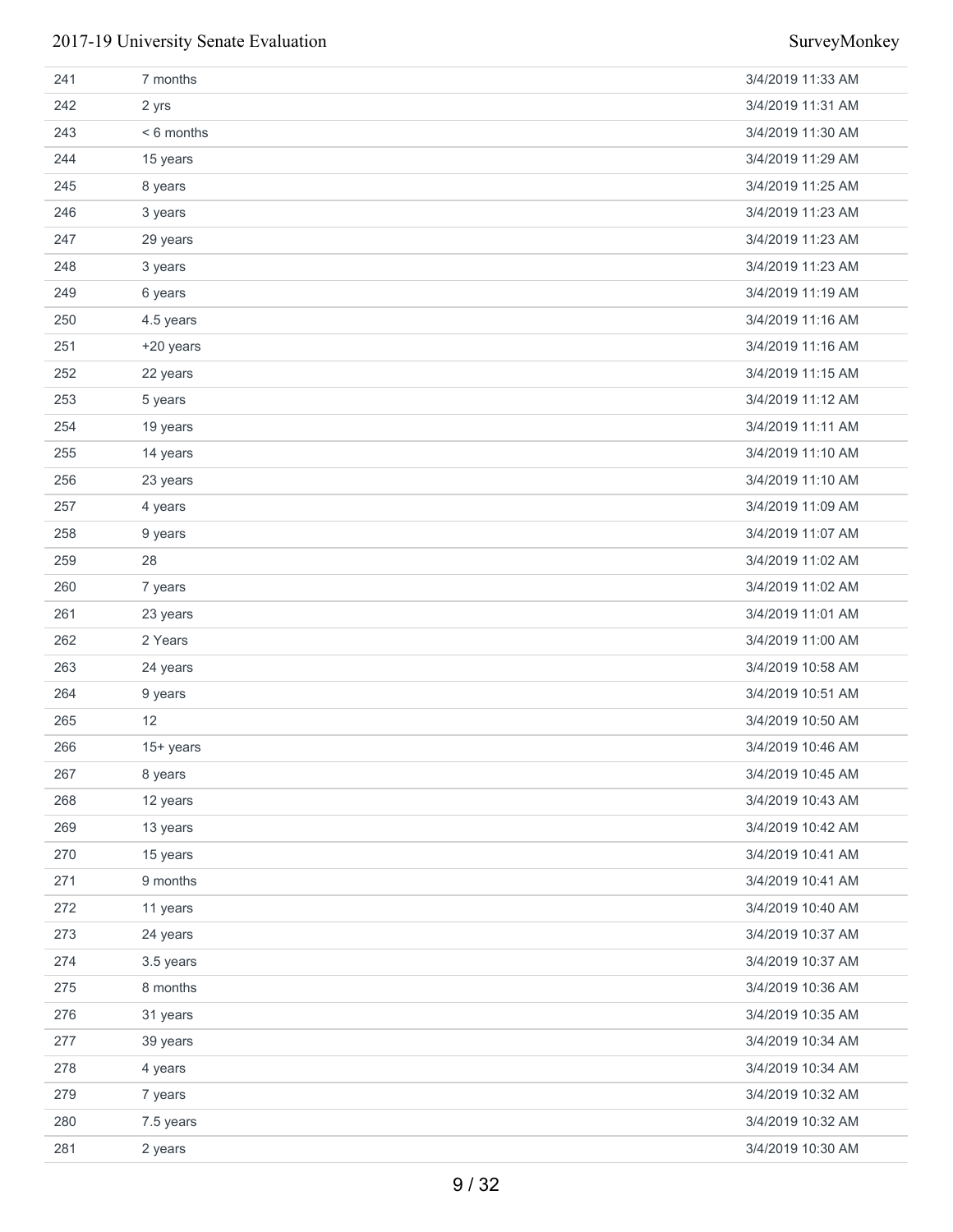| 282 | 6 Years                | 3/4/2019 10:30 AM |
|-----|------------------------|-------------------|
| 283 | 1.5 years              | 3/4/2019 10:30 AM |
| 284 | 6 years                | 3/4/2019 10:30 AM |
| 285 | 18 years               | 3/4/2019 10:30 AM |
| 286 | 30 years               | 3/4/2019 10:28 AM |
| 287 | $2.5$ yrs              | 3/4/2019 10:27 AM |
| 288 | 22 long and cold years | 3/4/2019 10:26 AM |
| 289 | 25 years               | 3/4/2019 10:25 AM |
| 290 | This is my 2nd year    | 3/4/2019 10:24 AM |
| 291 | 10                     | 3/4/2019 10:24 AM |
| 292 | more than 30 years     | 3/4/2019 10:23 AM |
| 293 | 2 yrs                  | 3/4/2019 10:22 AM |
| 294 | 12 years               | 3/4/2019 10:21 AM |
| 295 | 11 years               | 3/4/2019 10:21 AM |
| 296 | 3.5 years              | 3/4/2019 10:19 AM |
| 297 | 1 year 2 months        | 3/4/2019 10:19 AM |
| 298 | Since February 2014    | 3/4/2019 10:19 AM |
| 299 | 18 years               | 3/4/2019 10:18 AM |
| 300 | 13 Years               | 3/4/2019 10:18 AM |
| 301 | Almost 3 years.        | 3/4/2019 10:18 AM |
| 302 | 23 years               | 3/4/2019 10:18 AM |
| 303 | $7 + years$            | 3/4/2019 10:18 AM |
| 304 | 8 years                | 3/4/2019 10:18 AM |
| 305 | 4 years                | 3/4/2019 10:17 AM |
| 306 | $1.5$ yr               | 3/4/2019 10:17 AM |
| 307 | 9+ years               | 3/4/2019 10:17 AM |
| 308 | 6 years                | 3/4/2019 10:17 AM |
| 309 | 25 years               | 3/4/2019 10:17 AM |
| 310 | 14 years               | 3/4/2019 10:17 AM |
| 311 | almost 8 years         | 3/4/2019 10:16 AM |
| 312 | 18 years               | 3/4/2019 10:16 AM |
| 313 | 2 yrs                  | 3/4/2019 10:15 AM |
| 314 | 1 year                 | 3/4/2019 10:15 AM |
| 315 | Seven years            | 3/4/2019 10:15 AM |
| 316 | 40 years               | 3/4/2019 10:15 AM |
| 317 | 40 years               | 3/4/2019 10:14 AM |
| 318 | 8 months               | 3/4/2019 10:14 AM |
| 319 | 22                     | 3/4/2019 10:13 AM |
| 320 | 10                     | 3/4/2019 10:13 AM |
| 321 | 12 years               | 3/4/2019 10:12 AM |
| 322 | 32 years               | 3/4/2019 10:12 AM |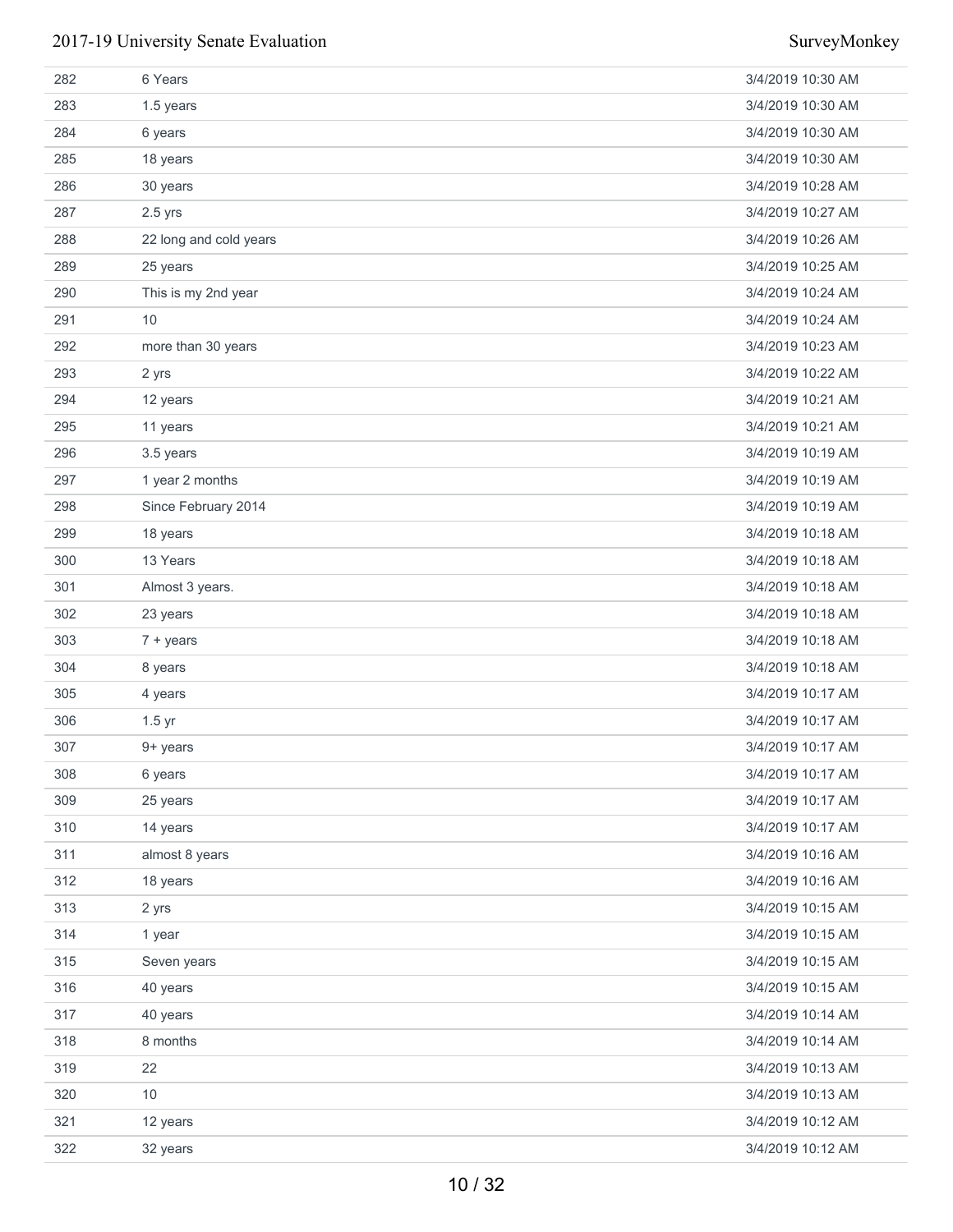| 323 | 2 years                                                                                                | 3/4/2019 10:12 AM |
|-----|--------------------------------------------------------------------------------------------------------|-------------------|
| 324 | 17 years                                                                                               | 3/4/2019 10:11 AM |
| 325 | 10 years                                                                                               | 3/4/2019 10:10 AM |
| 326 | 8                                                                                                      | 3/4/2019 10:10 AM |
| 327 | 22                                                                                                     | 3/4/2019 10:10 AM |
| 328 | 3                                                                                                      | 3/4/2019 10:10 AM |
| 329 | 4 years                                                                                                | 3/4/2019 10:09 AM |
| 330 | almost 9 years                                                                                         | 3/4/2019 10:09 AM |
| 331 | 6 yrs                                                                                                  | 3/4/2019 10:09 AM |
| 332 | 6 years                                                                                                | 3/4/2019 10:09 AM |
| 333 | $~2$ years                                                                                             | 3/4/2019 10:09 AM |
| 334 | 10 years                                                                                               | 3/4/2019 10:09 AM |
| 335 | 25 years                                                                                               | 3/4/2019 10:09 AM |
| 336 | $17 + years$                                                                                           | 3/4/2019 10:09 AM |
| 337 | 11 years                                                                                               | 3/4/2019 10:08 AM |
| 338 | 1.5 years                                                                                              | 3/4/2019 10:08 AM |
| 339 | 12 years                                                                                               | 3/4/2019 10:08 AM |
| 340 | I was a student 2019-2013, staff from 2015- present.                                                   | 3/4/2019 10:08 AM |
| 341 | 15 years                                                                                               | 3/4/2019 10:08 AM |
| 342 | 15 yrs                                                                                                 | 3/4/2019 10:08 AM |
| 343 | 4 years                                                                                                | 3/4/2019 10:08 AM |
| 344 | 9 years                                                                                                | 3/4/2019 10:07 AM |
| 345 | 2 years                                                                                                | 3/4/2019 10:07 AM |
| 346 | 10 years this time, 21 years from 1978-1999; it was during that first time that I served as a senator. | 3/4/2019 10:07 AM |
| 347 | 20 years                                                                                               | 3/4/2019 10:07 AM |
| 348 | 8 years                                                                                                | 3/4/2019 10:07 AM |
| 349 | 22                                                                                                     | 3/4/2019 10:07 AM |
| 350 | 19 years                                                                                               | 3/4/2019 10:07 AM |
| 351 | 5 years                                                                                                | 3/4/2019 10:06 AM |
| 352 | 8 mos.                                                                                                 | 3/4/2019 10:06 AM |
| 353 | 11 years                                                                                               | 3/4/2019 10:06 AM |
| 354 | 5 years                                                                                                | 3/4/2019 10:06 AM |
| 355 | About a year as staff                                                                                  | 3/4/2019 10:06 AM |
| 356 | 14 years                                                                                               | 3/4/2019 10:06 AM |
| 357 | 6 years                                                                                                | 3/4/2019 10:06 AM |
| 358 | 18 years                                                                                               | 3/4/2019 10:06 AM |
| 359 | 9 years 6 months                                                                                       | 3/4/2019 10:06 AM |
| 360 | 10 years                                                                                               | 3/4/2019 10:06 AM |
| 361 | 7 years                                                                                                | 3/4/2019 10:06 AM |
| 362 | 11 years                                                                                               | 3/4/2019 10:06 AM |
| 363 | 6 years                                                                                                | 3/4/2019 10:06 AM |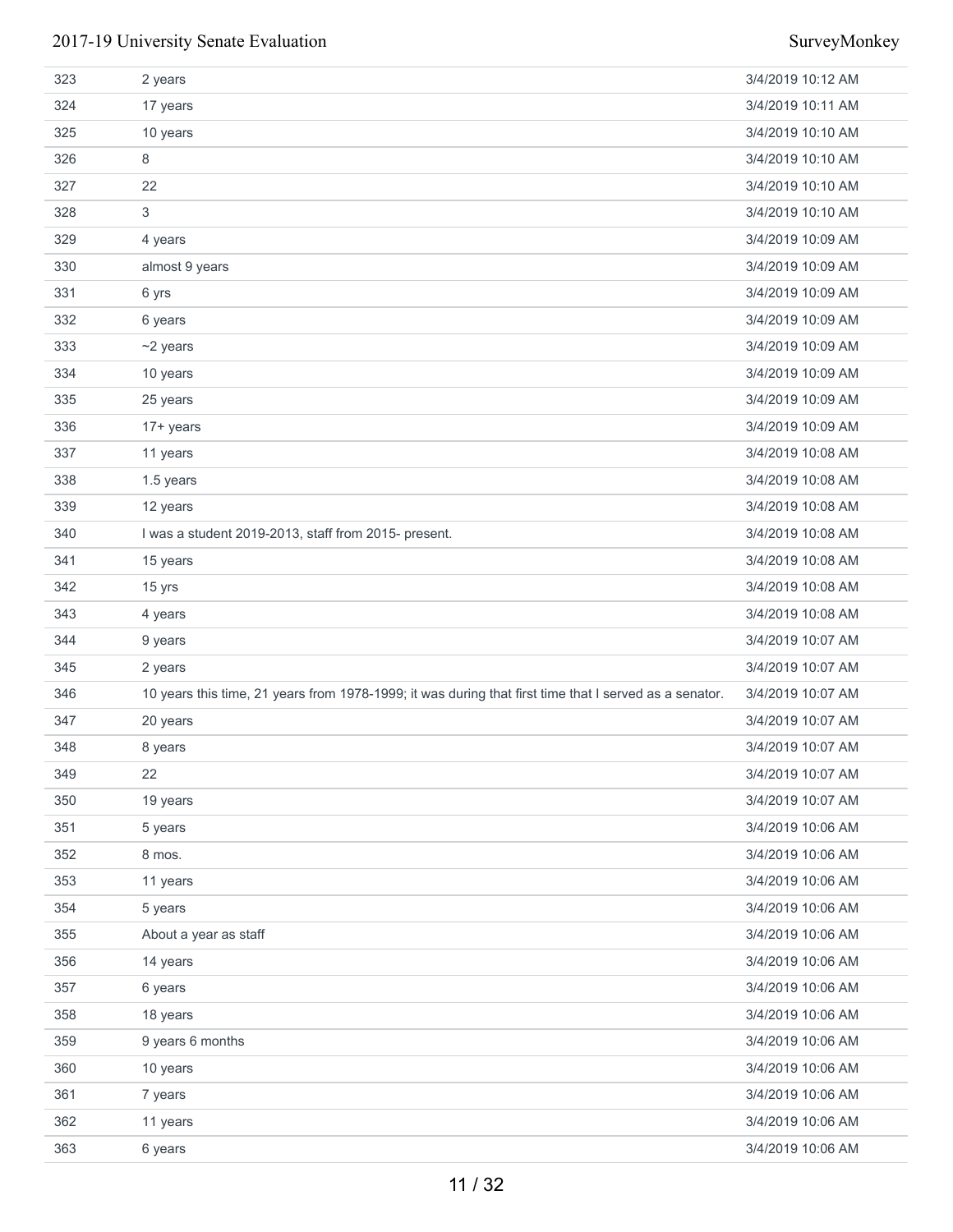| 364 | Less than 1 year | 3/4/2019 10:06 AM |
|-----|------------------|-------------------|
| 365 | 25               | 3/4/2019 10:06 AM |
| 366 | 2 years          | 3/4/2019 10:06 AM |
| 367 | 3.5 years        | 3/4/2019 10:06 AM |
| 368 | 2 years          | 3/4/2019 10:06 AM |
| 369 | 8 months         | 3/4/2019 10:05 AM |
| 370 | $<$ 1 year       | 3/4/2019 10:05 AM |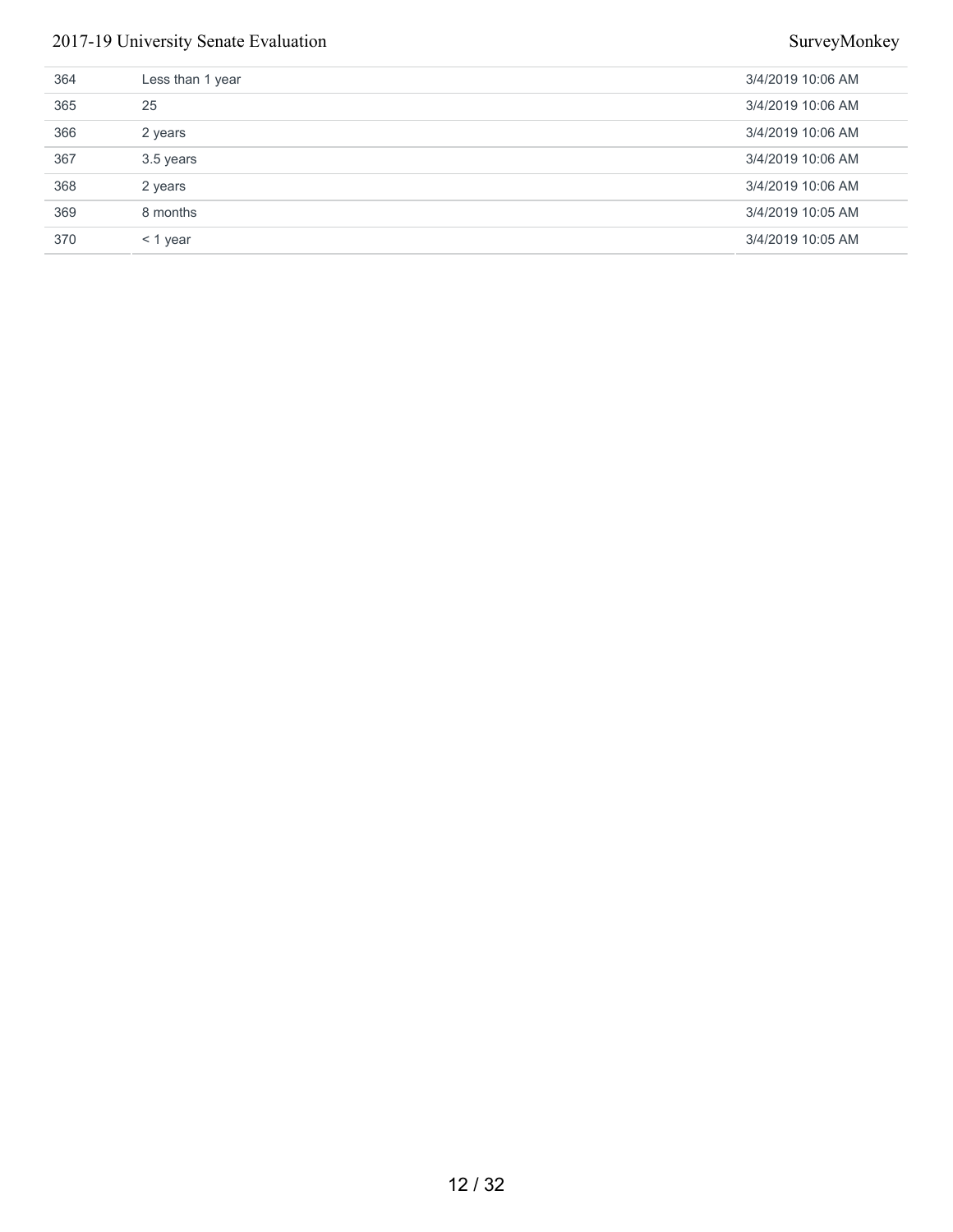Q4 The Senate has been effective in developing shared governance policies and procedures in the following areas. (Note: At Michigan Technological University, the faculty, staff, and the administration should participate cooperatively in developing policies for governance of the University. Effective governance is a product of trust and shared responsibility.)



|                                                                     | <b>STRONGLY</b><br><b>DISAGREE</b> | <b>DISAGREE</b> | <b>NEUTRAL</b> | <b>AGREE</b>  | <b>STRONGLY</b><br><b>AGREE</b> | <b>DON'T</b><br><b>KNOW</b> | <b>TOTAL</b> | <b>WEIGHTED</b><br><b>AVERAGE</b> |
|---------------------------------------------------------------------|------------------------------------|-----------------|----------------|---------------|---------------------------------|-----------------------------|--------------|-----------------------------------|
| a) Selection and evaluation<br>of university administrators         | 6.19%<br>20                        | 10.53%<br>34    | 20.43%<br>66   | 26.63%<br>86  | 8.36%<br>27                     | 27.86%<br>90                | 323          | 4.04                              |
| b) Guidelines for academic<br>unit charters                         | 0.93%<br>3                         | 6.21%<br>20     | 20.19%<br>65   | 29.50%<br>95  | 9.94%<br>32                     | 33.23%<br>107               | 322          | 4.41                              |
| c) Policies on appointment,<br>promotion and tenure of<br>faculty   | 2.18%<br>۳                         | 6.54%<br>21     | 21.50%<br>69   | 28.97%<br>93  | 9.66%<br>31                     | 31.15%<br>100               | 321          | 4.31                              |
| d) Establishment,<br>dissolution, and changes in<br>degree programs | 1.87%<br>6                         | 4.36%<br>14     | 17.76%<br>57   | 31.15%<br>100 | 15.58%<br>50                    | 29.28%<br>94                | 321          | 4.42                              |
| e) Others                                                           | 1.11%<br>3                         | 1.85%<br>5      | 27.41%<br>74   | 8.15%<br>22   | 1.48%<br>4                      | 60.00%<br>162               | 270          | 4.87                              |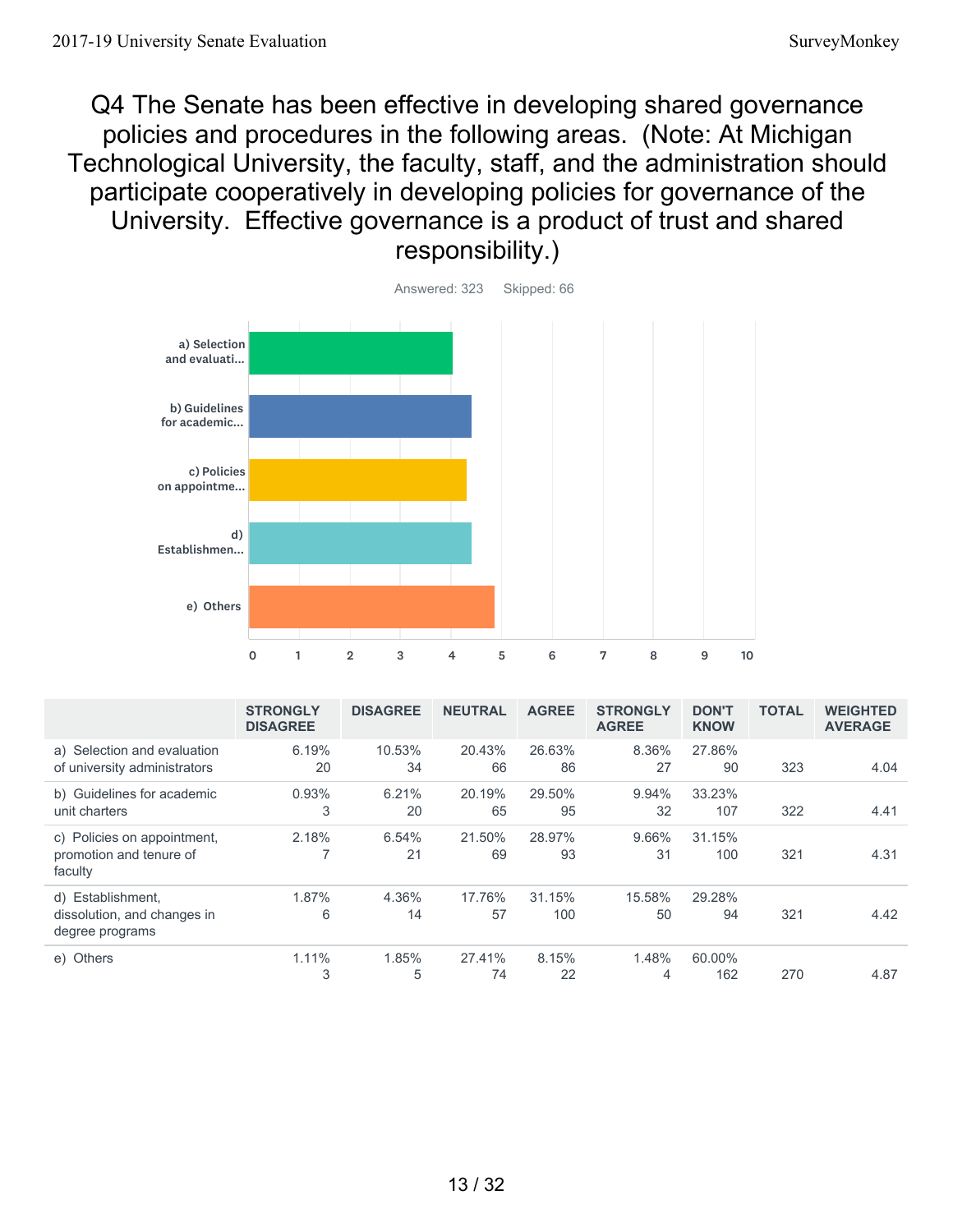## Q5 The Senate is effective in reflecting your concerns regarding the use of University resources in the following areas:

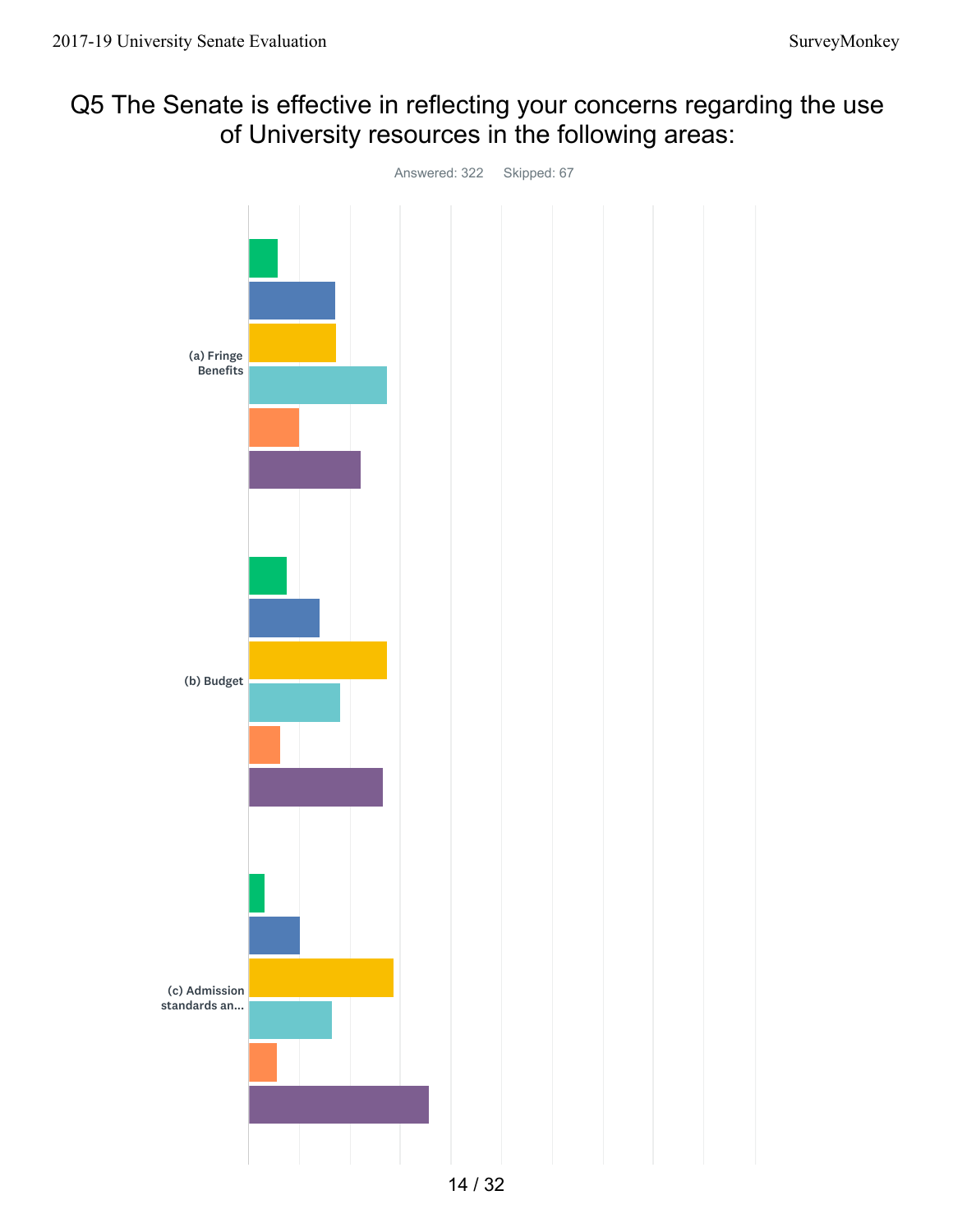

Strongly Disagree **Disagree Neutral Agree Strongly Agree** Don't know

|                                                                    | <b>STRONGLY</b><br><b>DISAGREE</b> | <b>DISAGREE</b> | <b>NEUTRAL</b> | <b>AGREE</b> | <b>STRONGLY</b><br><b>AGREE</b> | <b>DON'T</b><br><b>KNOW</b> | <b>TOTAL</b> |
|--------------------------------------------------------------------|------------------------------------|-----------------|----------------|--------------|---------------------------------|-----------------------------|--------------|
| (a) Fringe Benefits                                                | 5.92%<br>19                        | 17.13%<br>55    | 17.45%<br>56   | 27.41%<br>88 | 9.97%<br>32                     | 22.12%<br>71                | 321          |
| (b) Budget                                                         | 7.50%<br>24                        | 14.06%<br>45    | 27.50%<br>88   | 18.13%<br>58 | 6.25%<br>20                     | 26.56%<br>85                | 320          |
| (c) Admission standards and procedures                             | 3.12%<br>10                        | 10.28%<br>33    | 28.66%<br>92   | 16.51%<br>53 | 5.61%<br>18                     | 35.83%<br>115               | 321          |
| (d) Policies on appointment and<br>promotion of professional staff | 8.10%<br>26                        | 12.77%<br>41    | 23.36%<br>75   | 18.38%<br>59 | 4.98%<br>16                     | 32.40%<br>104               | 321          |
| (e) Others                                                         | 2.62%                              | 1.87%<br>5      | 28.09%<br>75   | 5.24%<br>14  | 1.12%<br>3                      | 61.05%<br>163               | 267          |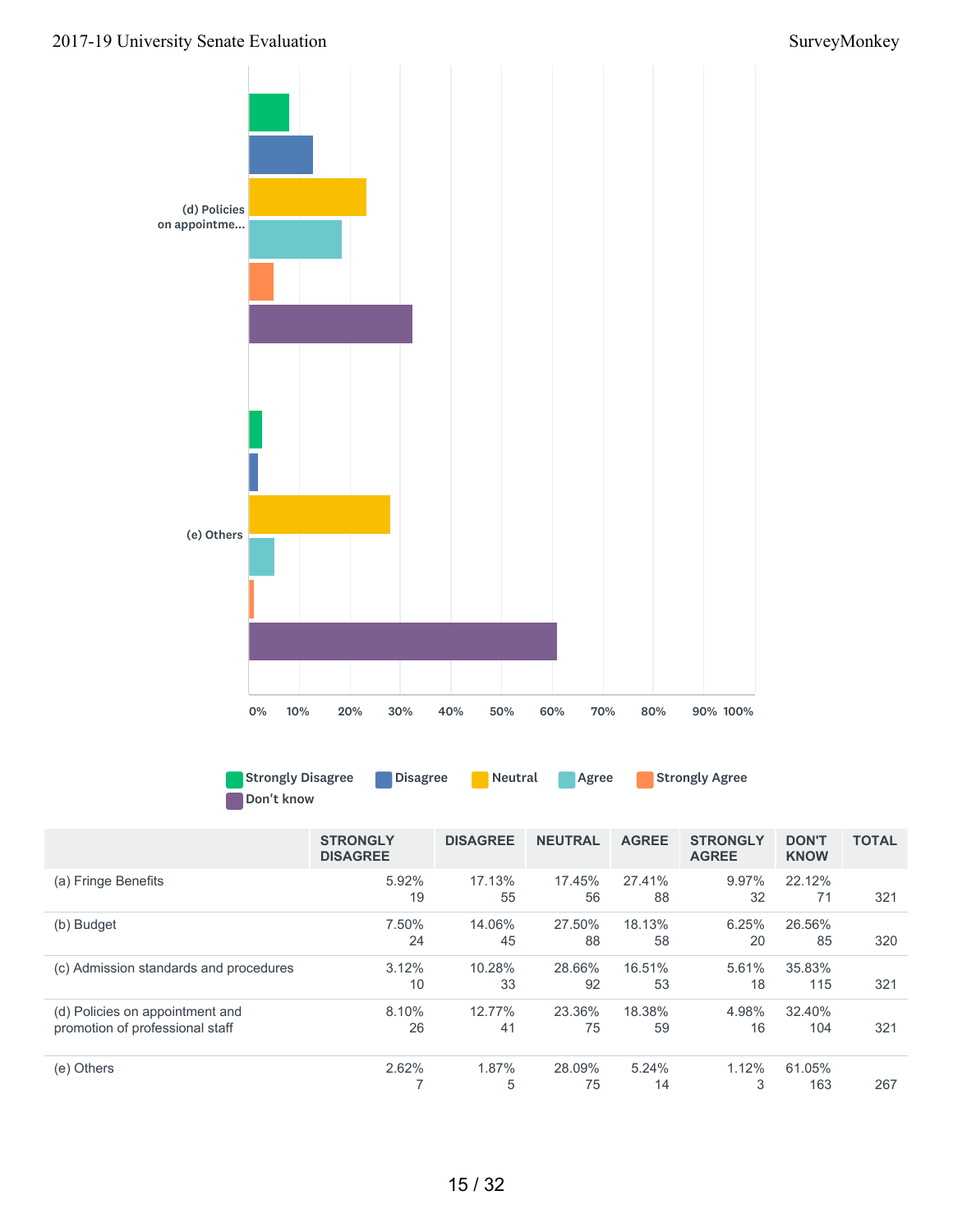## Q6 The Senate has been effective in communicating with you the issues that impact you.



|               | <b>STRONGLY</b><br><b>DISAGREE</b> |             | <b>DISAGREE</b> | <b>NEUTRAL</b> | <b>AGREE</b>  | <b>STRONGLY</b><br><b>AGREE</b> | <b>DON'T</b><br><b>KNOW</b> | <b>TOTAL</b> | <b>WEIGHTED</b><br><b>AVERAGE</b> |
|---------------|------------------------------------|-------------|-----------------|----------------|---------------|---------------------------------|-----------------------------|--------------|-----------------------------------|
| (no<br>label) |                                    | 9.72%<br>21 | 21.32%<br>68    | 22.26%         | 31.35%<br>100 | 5.96%<br>19                     | 9.40%<br>30                 | 319          | 3.31                              |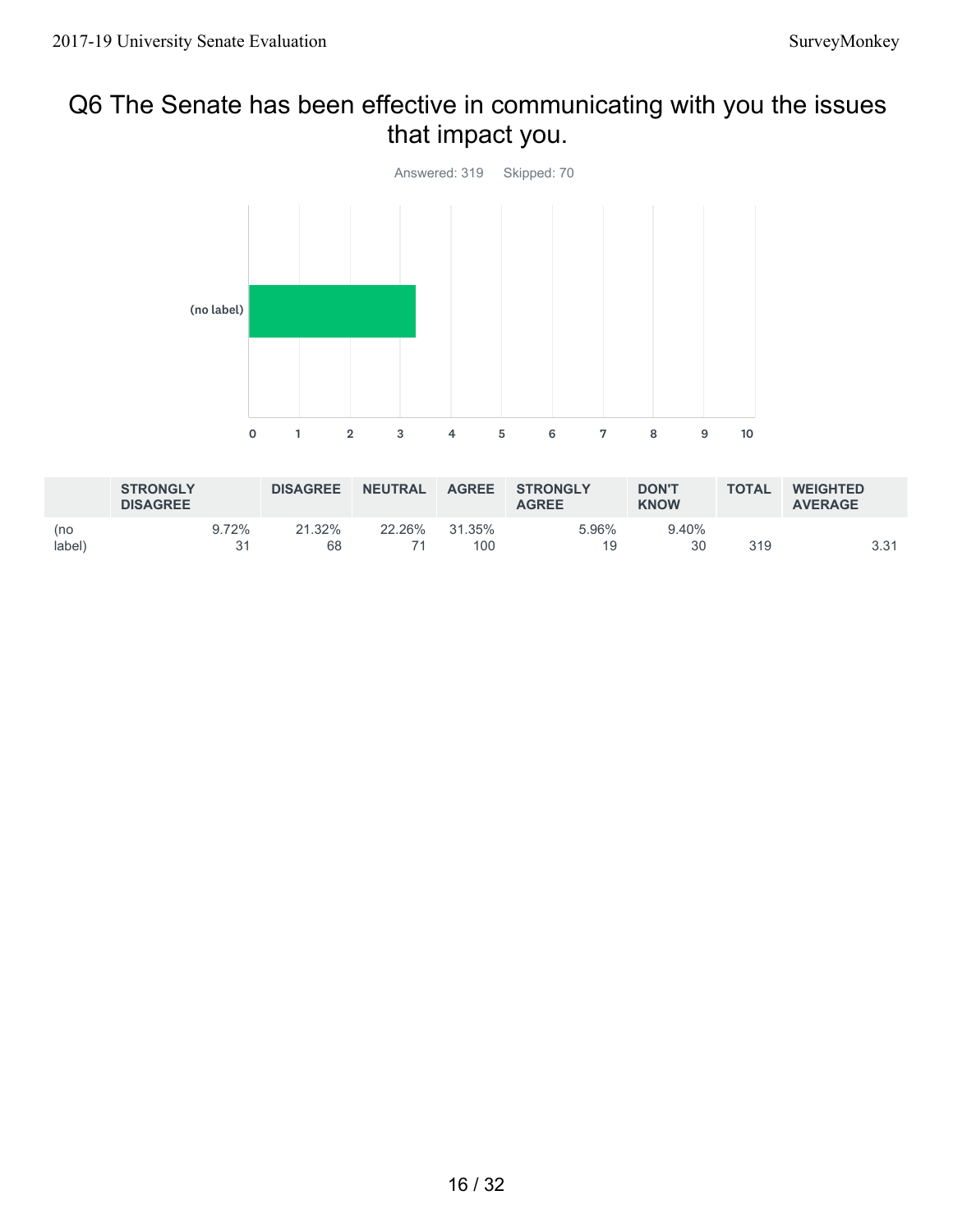## Q7 The Senate has provided appropriate input to your unit regarding proposals submitted to it.



|               | <b>STRONGLY</b><br><b>DISAGREE</b> |             | <b>DISAGREE</b> | <b>NEUTRAL</b> | <b>AGREE</b> | <b>STRONGLY</b><br><b>AGREE</b> | <b>DON'T</b><br><b>KNOW</b> | <b>TOTAL</b> | <b>WEIGHTED</b><br><b>AVERAGE</b> |
|---------------|------------------------------------|-------------|-----------------|----------------|--------------|---------------------------------|-----------------------------|--------------|-----------------------------------|
| (no<br>label) |                                    | 7.52%<br>24 | 11.91%<br>38    | 20.38%<br>65   | 23.51%       | 7.52%<br>2Δ                     | 29.15%<br>93                | 319          | 3.99                              |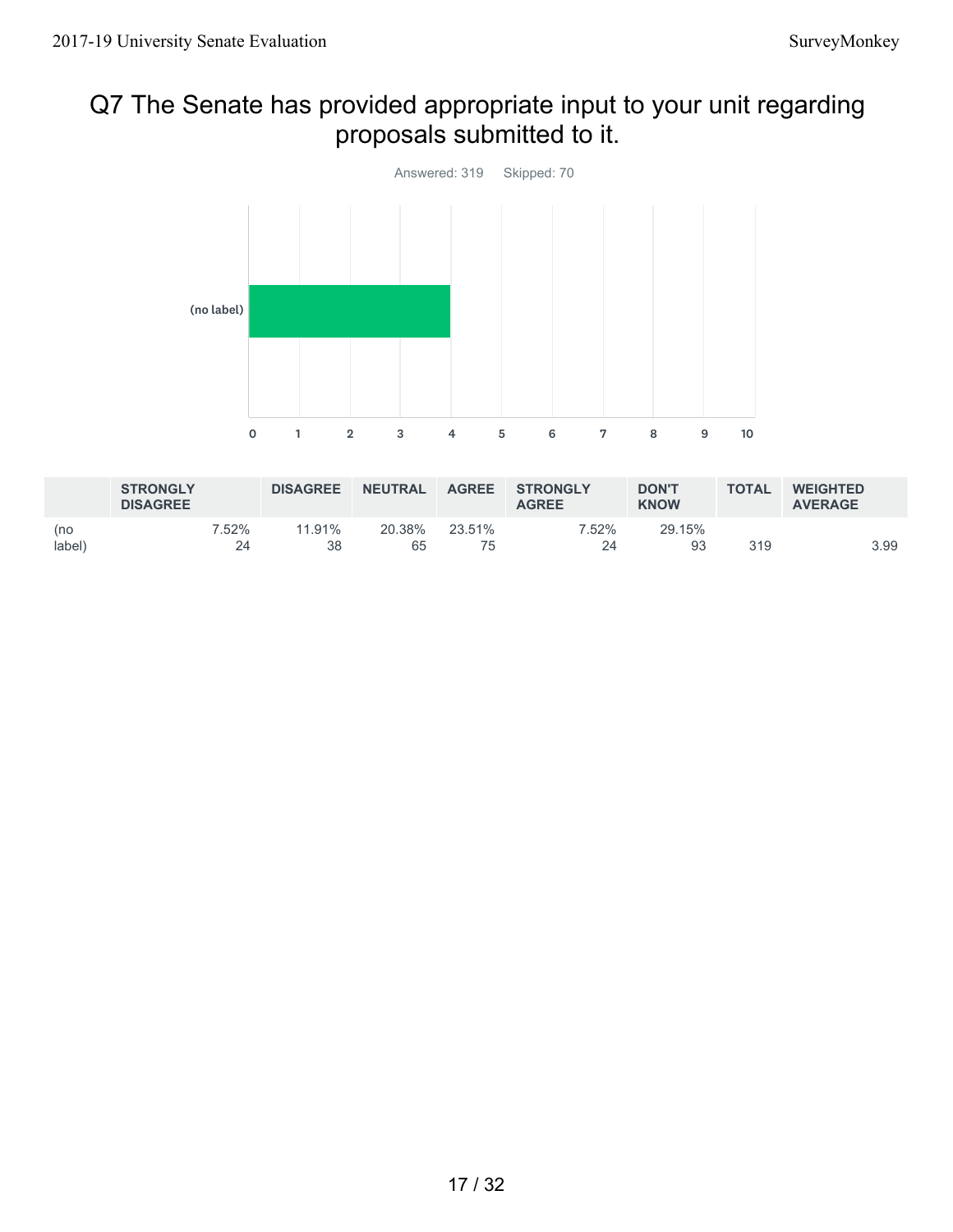## Q8 The Senate has acted in a timely manner on proposals submitted by your unit.



|               | <b>STRONGLY</b><br><b>DISAGREE</b> |             | <b>DISAGREE</b> | <b>NEUTRAL</b> | <b>AGREE</b> | <b>STRONGLY</b><br><b>AGREE</b> | <b>DON'T</b><br><b>KNOW</b> | <b>TOTAL</b> | <b>WEIGHTED</b><br><b>AVERAGE</b> |
|---------------|------------------------------------|-------------|-----------------|----------------|--------------|---------------------------------|-----------------------------|--------------|-----------------------------------|
| (no<br>label) |                                    | 4.72%<br>15 | $3.46\%$        | 22.96%         | 24.21%       | 4.72%<br>15                     | 39.94%<br>127               | 318          | 4.41                              |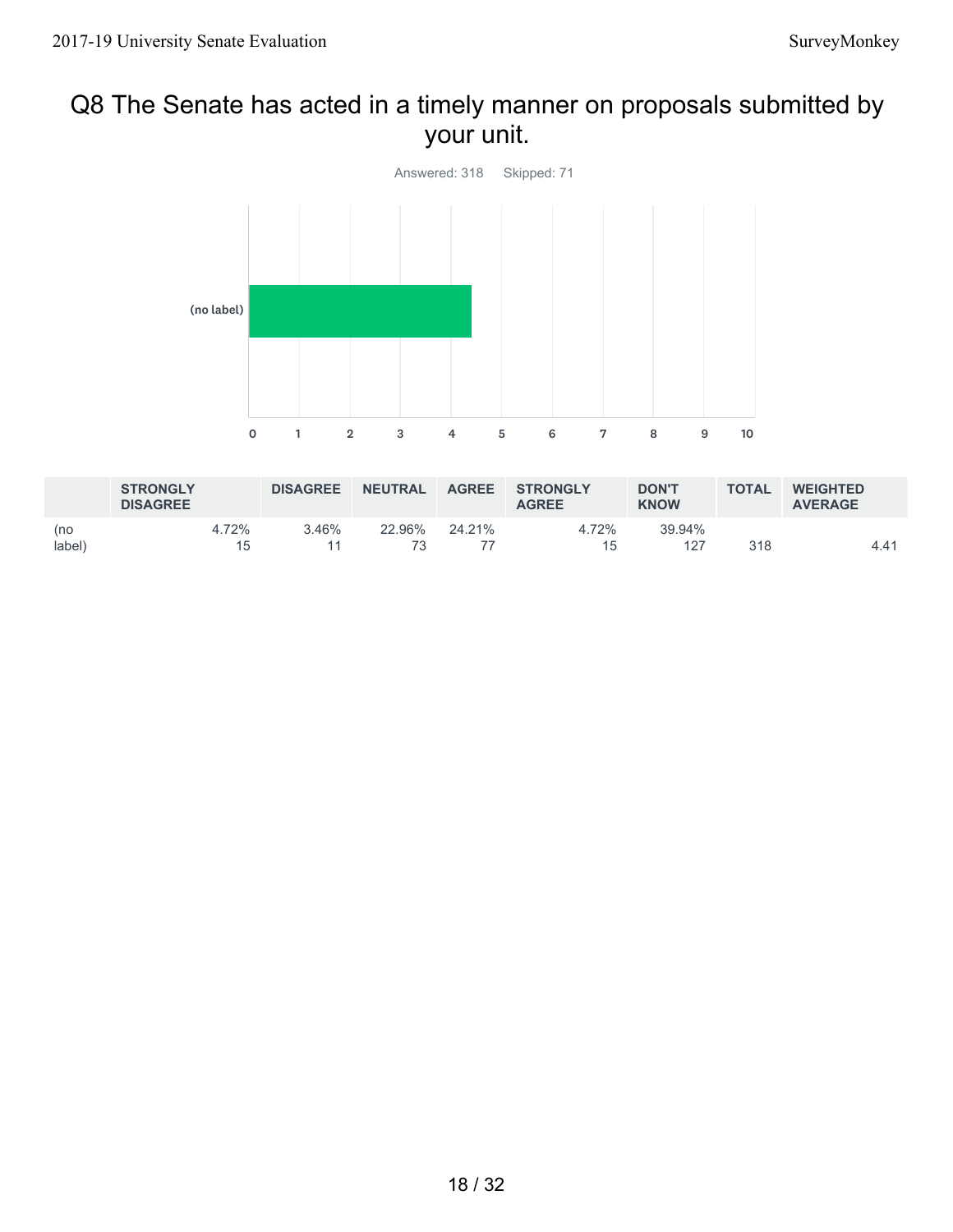### Q9 Your senator keeps you informed about the issues considered by the Senate.



|               | <b>STRONGLY</b><br><b>DISAGREE</b> |       | <b>DISAGREE</b> | <b>NEUTRAL</b> | <b>AGREE</b>  | <b>STRONGLY</b><br><b>AGREE</b> | <b>DON'T</b><br><b>KNOW</b> | <b>TOTAL</b> | <b>WEIGHTED</b><br><b>AVERAGE</b> |
|---------------|------------------------------------|-------|-----------------|----------------|---------------|---------------------------------|-----------------------------|--------------|-----------------------------------|
| (no<br>label) |                                    | 8.49% | 17.30%<br>55    | 13.52%<br>43   | 33.33%<br>106 | 17.61%<br>56                    | 9.75%                       | 318          | 3.64                              |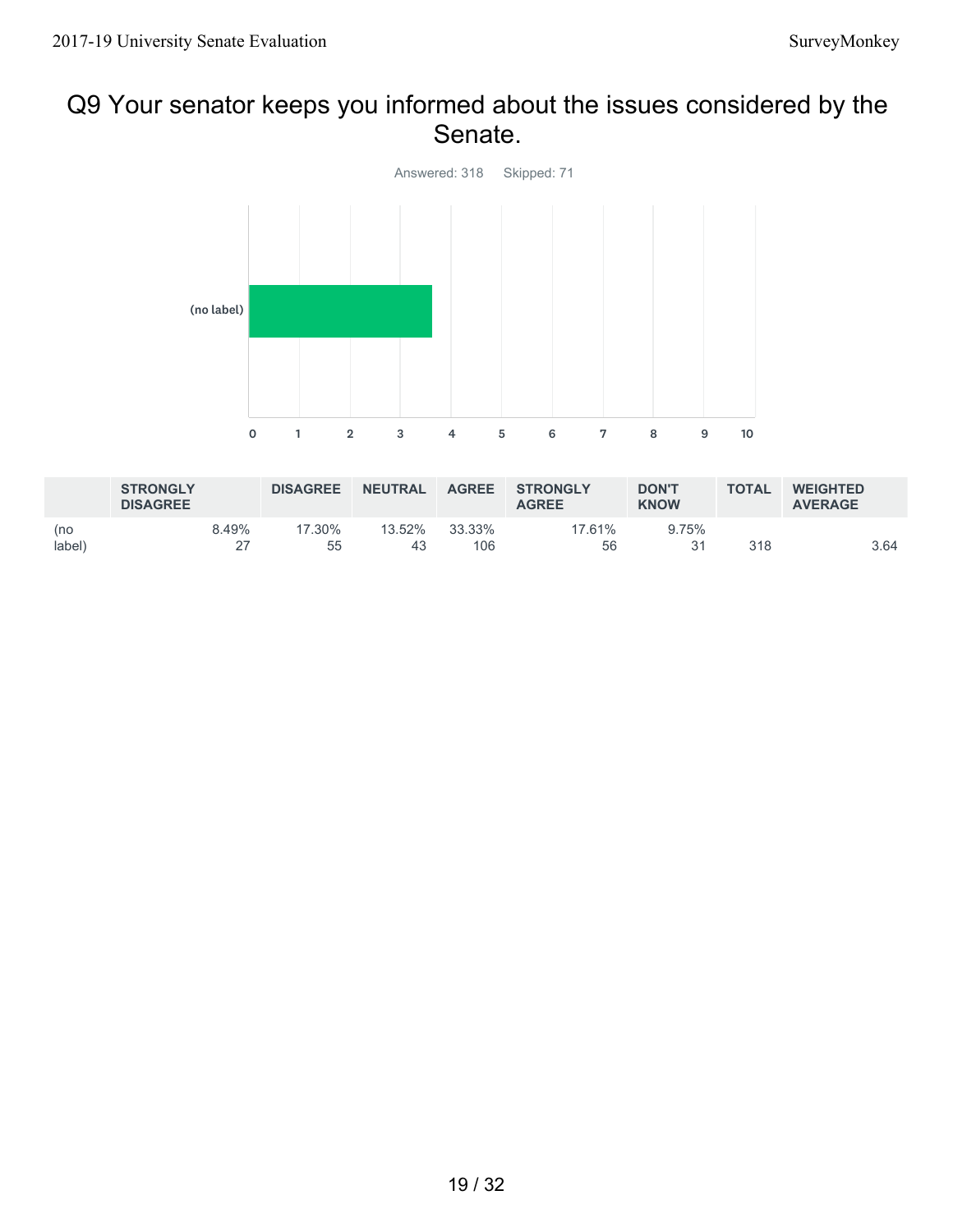# Q10 The Senate is an effective body in representing professional staff.



|               | <b>STRONGLY</b><br><b>DISAGREE</b> |       | <b>DISAGREE</b> | <b>NEUTRAL</b> | <b>AGREE</b> | <b>STRONGLY</b><br><b>AGREE</b> | <b>DON'T</b><br><b>KNOW</b> | <b>TOTAL</b> | <b>WEIGHTED</b><br><b>AVERAGE</b> |  |
|---------------|------------------------------------|-------|-----------------|----------------|--------------|---------------------------------|-----------------------------|--------------|-----------------------------------|--|
| (no<br>label) |                                    | 9.72% | 16.30%<br>52    | 22.88%         | 17.24%<br>55 | 4.08%                           | 29.78%<br>95                | 319          | 3.79                              |  |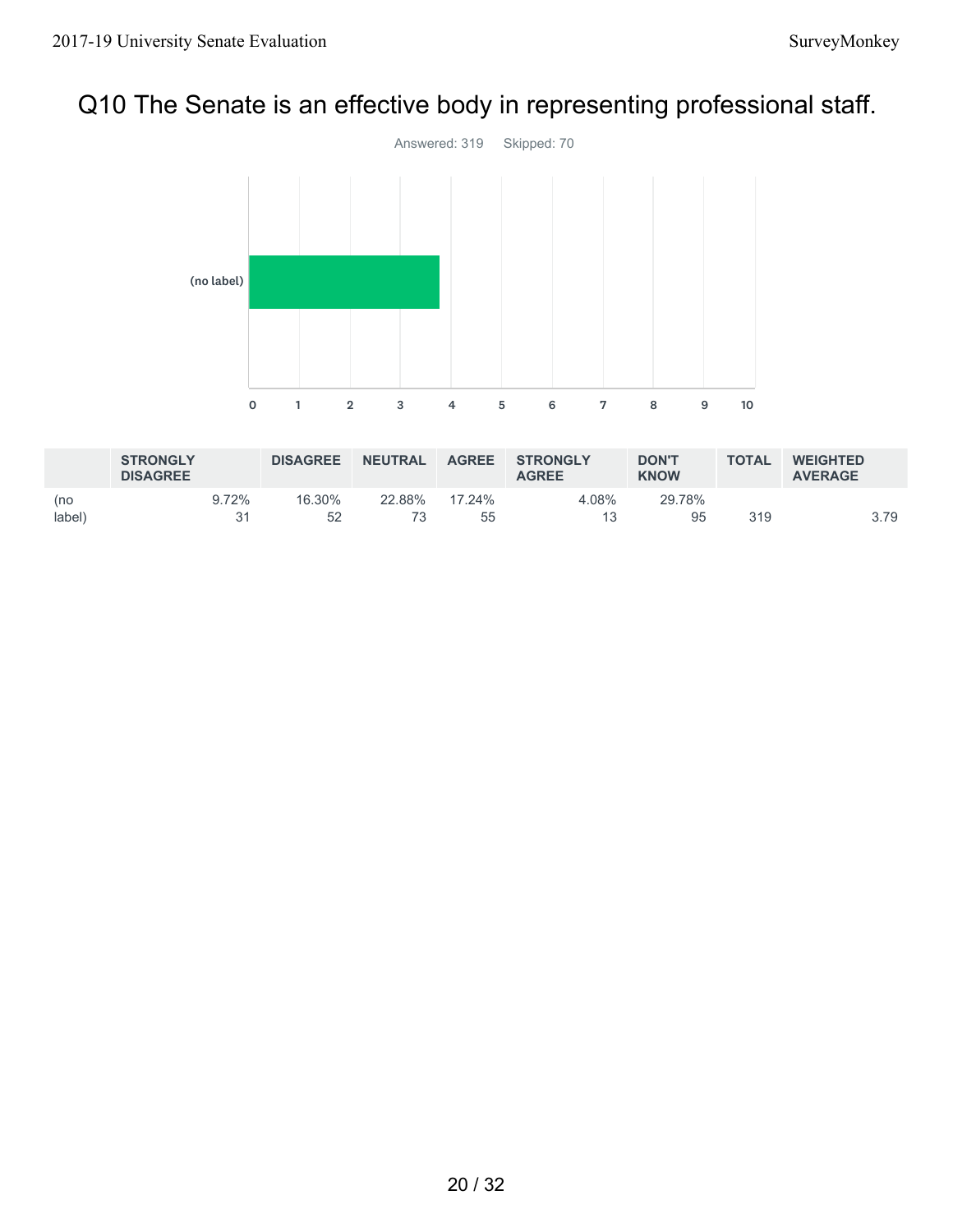# Q11 The Senate is an effective body in representing faculty.



|               | <b>STRONGLY</b><br><b>DISAGREE</b> |             | <b>DISAGREE</b> | <b>NEUTRAL</b> | <b>AGREE</b> | <b>STRONGLY</b><br><b>AGREE</b> | <b>DON'T</b><br><b>KNOW</b> | <b>TOTAL</b> | <b>WEIGHTED</b><br><b>AVERAGE</b> |
|---------------|------------------------------------|-------------|-----------------|----------------|--------------|---------------------------------|-----------------------------|--------------|-----------------------------------|
| (no<br>label) |                                    | 5.02%<br>16 | 7.84%<br>25     | 19.44%<br>62   | 27.90%<br>89 | 12.54%<br>40                    | 27.27%                      | 319          | 4 17                              |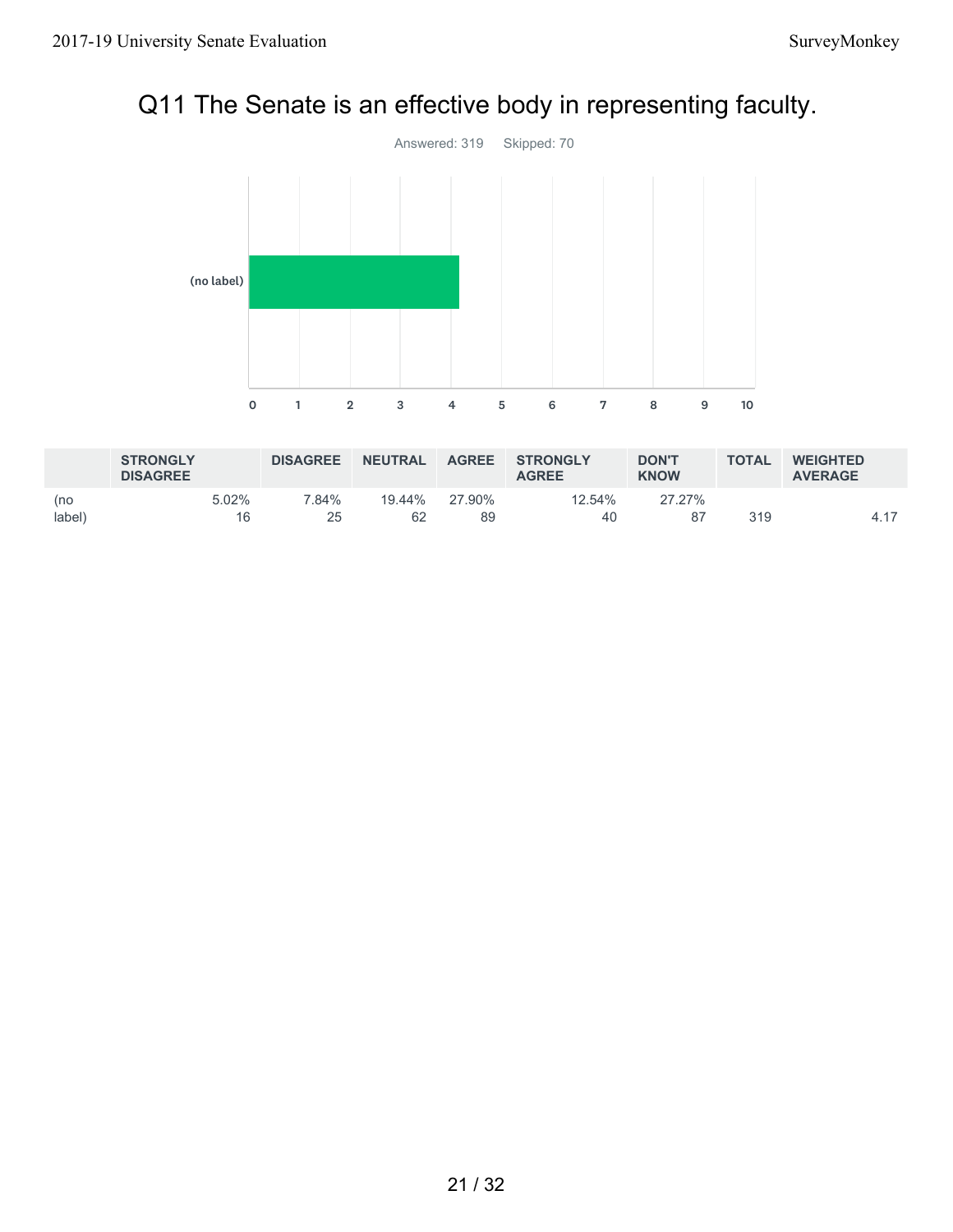## Q12 Rate the most effective way the Senate can communicate with you.

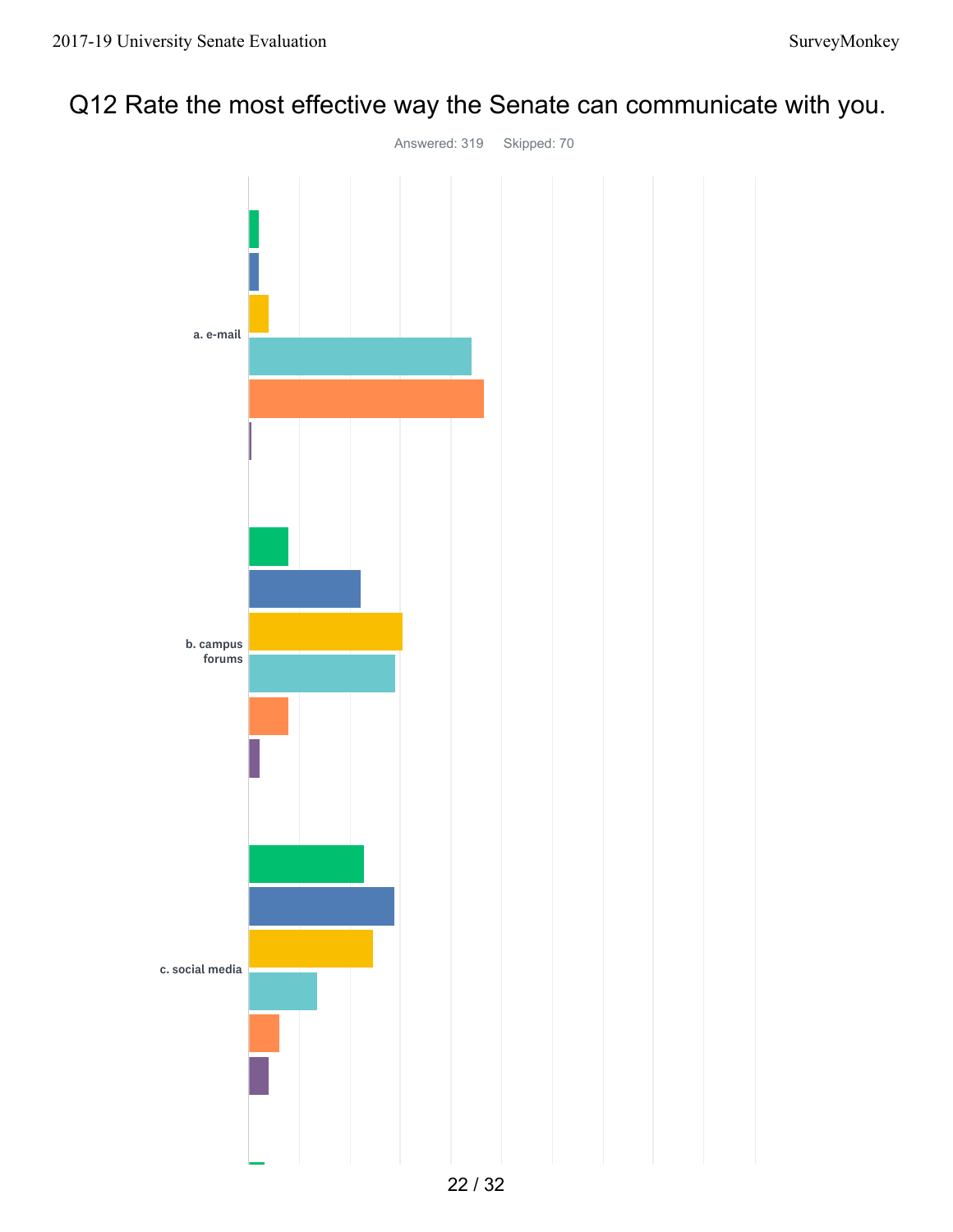



|                     | <b>VERY</b><br><b>INEFFECTIVE</b> | <b>INEFFECTIVE</b> | <b>NEUTRAL</b> | <b>EFFECTIVE</b> | <b>VERY</b><br><b>EFFECTIVE</b> | <b>DON'T</b><br><b>KNOW</b> | <b>TOTAL</b> |
|---------------------|-----------------------------------|--------------------|----------------|------------------|---------------------------------|-----------------------------|--------------|
| a. e-mail           | 2.19%                             | 2.19%              | 4.08%<br>13    | 44.20%<br>141    | 46.71%<br>149                   | 0.63%<br>2                  | 319          |
| b. campus<br>forums | 8.01%<br>25                       | 22.12%<br>69       | 30.45%<br>95   | 29.17%<br>91     | 8.01%<br>25                     | 2.24%                       | 312          |
| c. social media     | 22.73%<br>70                      | 28.90%<br>89       | 24.68%<br>76   | 13.64%<br>42     | 6.17%<br>19                     | 3.90%<br>12                 | 308          |
| d. Tech Today       | 3.18%<br>10                       | 7.01%<br>22        | 13.69%<br>43   | 45.54%<br>143    | 29.30%<br>92                    | 1.27%<br>4                  | 314          |
| e. paper mail       | 16.88%<br>52                      | 27.27%<br>84       | 28.90%<br>89   | 19.16%<br>59     | 4.87%<br>15                     | 2.92%<br>9                  | 308          |